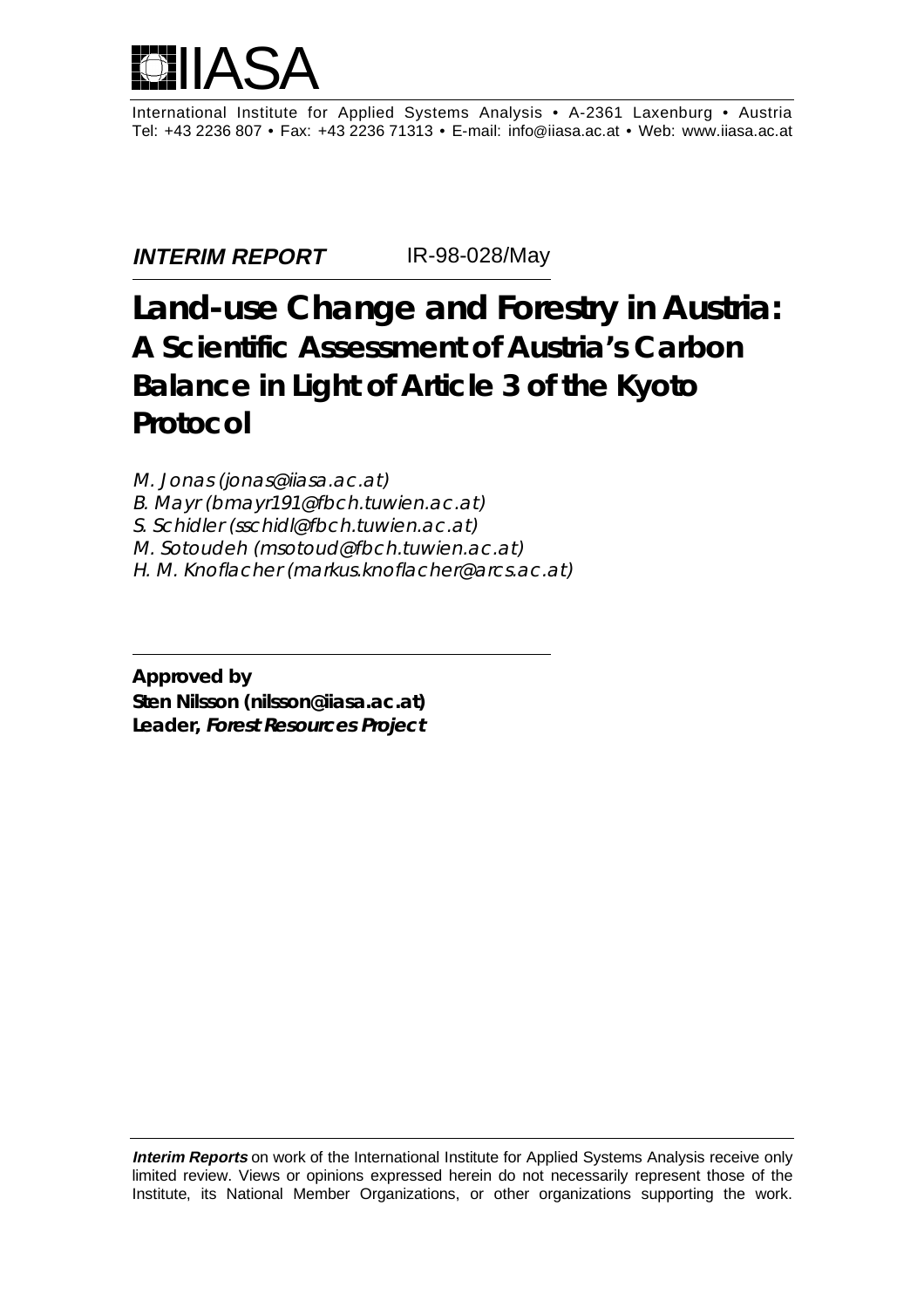# **Foreword**

The Forest Resources Project at IIASA has the task, among others, to try and assess the carbon balance of boreal forests. In addition the project should carry out work which will support the implementation of the Kyoto Protocol. The project has recently carried out an assessment of the carbon balance in the Russian forest sector (published elsewhere) and found a number of issues that need to be further elaborated before the fullscale implementation of the Kyoto Protocol takes place. In order to assess whether our findings were specific for Russia or if they had a general feature, we found it important to also assess the carbon balance of other countries.

This work on Austria's carbon balance has verified that many of our concerns are of general character and not country specific.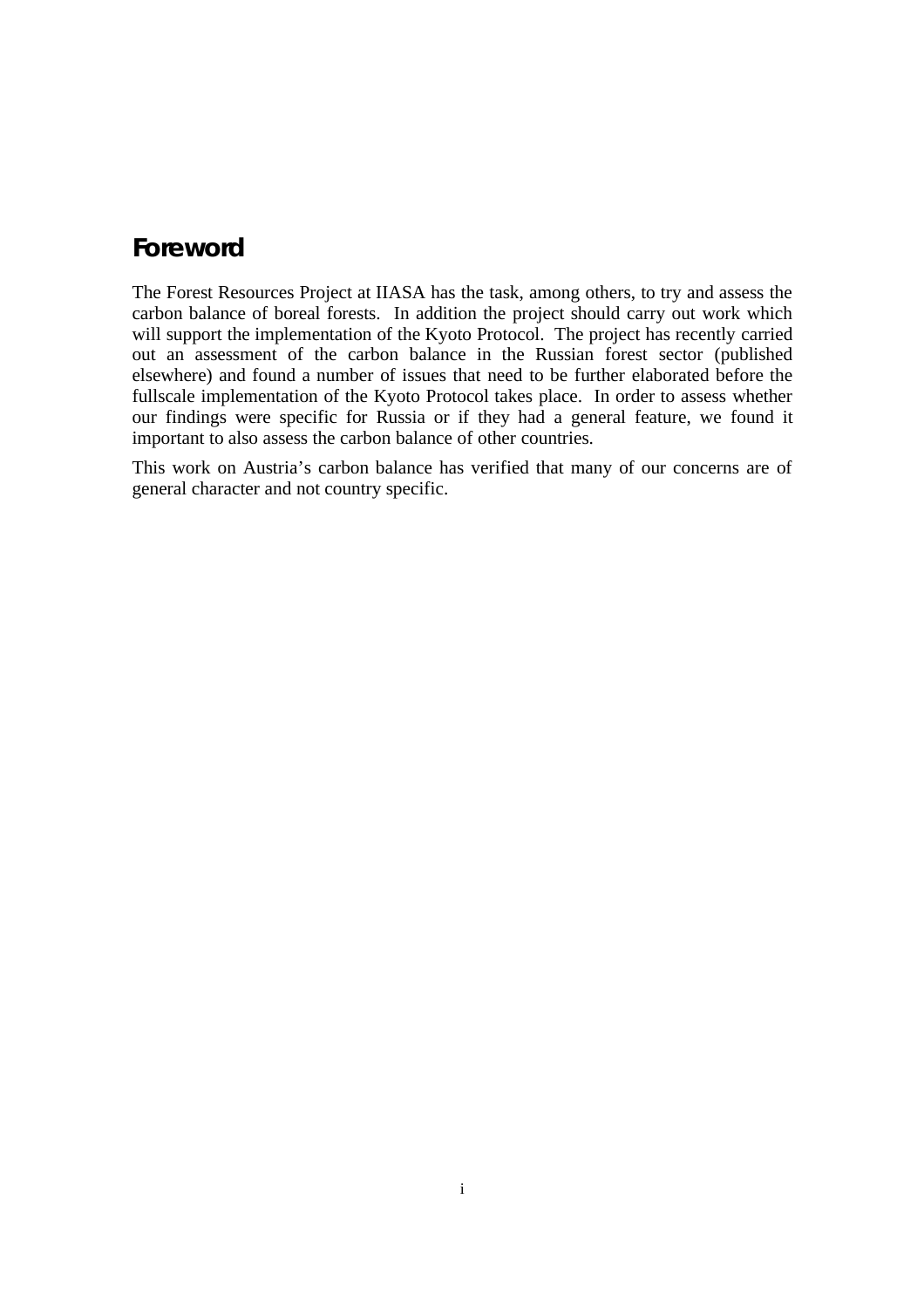# Contents

| 2. |     |                                                                    |  |
|----|-----|--------------------------------------------------------------------|--|
| 3. |     | AUSTRIAN EXPERIENCE RELEVANT TO ARTICLE 3 OF THE KYOTO PROTOCOL. 3 |  |
|    | 3.1 |                                                                    |  |
|    | 3.2 |                                                                    |  |
|    | 3.3 |                                                                    |  |
|    |     |                                                                    |  |
|    |     |                                                                    |  |
| 4. |     |                                                                    |  |
|    |     |                                                                    |  |
|    |     |                                                                    |  |
|    |     |                                                                    |  |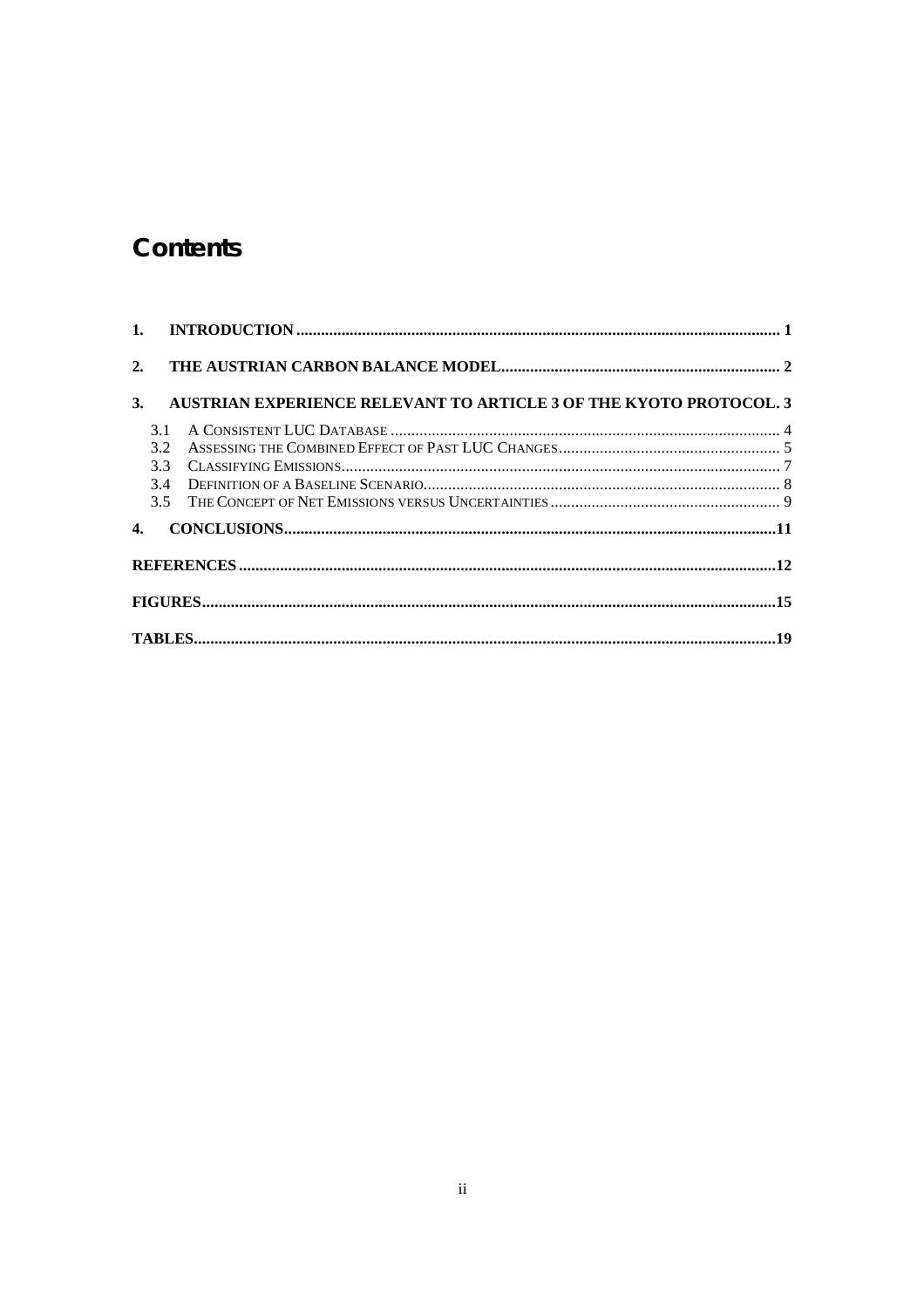## **Abstract**

Article 3 of the Kyoto Protocol states that Parties included in Annex I shall use net changes in greenhouse gas emissions from sources and removals by sinks resulting from direct human-induced land-use change and forestry (LUCF) activities since 1990 to meet their emission reduction commitments. However, even with clear guidelines on how to calculate LUCF emissions and removals, considerable problems remain.

Our paper addresses a number of relevant issues by summarizing the knowledge gained from assessing and quantifying sources and sinks of carbon compounds relevant to Austria on the basis of an integrated operational model framework, the *Austrian Carbon Balance Model* (ACBM). The ACBM covers Austria's biosphere and technosphere and at present permits project researchers to run a Reference Scenario for 1990–2050.

We attempt to generalize our experience and also to compare our model results regarding Austria's net atmospheric carbon contribution on the basis of the uncertainties underlying these results. This permits us (1) to identify several high-priority research issues that will enable Austria to cope adequately with its commitments under the Kyoto Protocol; and (2) to draw general conclusions that may provide support to the Conference of the Parties as it decides upon modalities, rules and guidelines in accounting for LUCF emissions and removals.

*Key Words***:** Climate Convention, Kyoto Protocol, Article 3 , net emissions, land-use change, forestry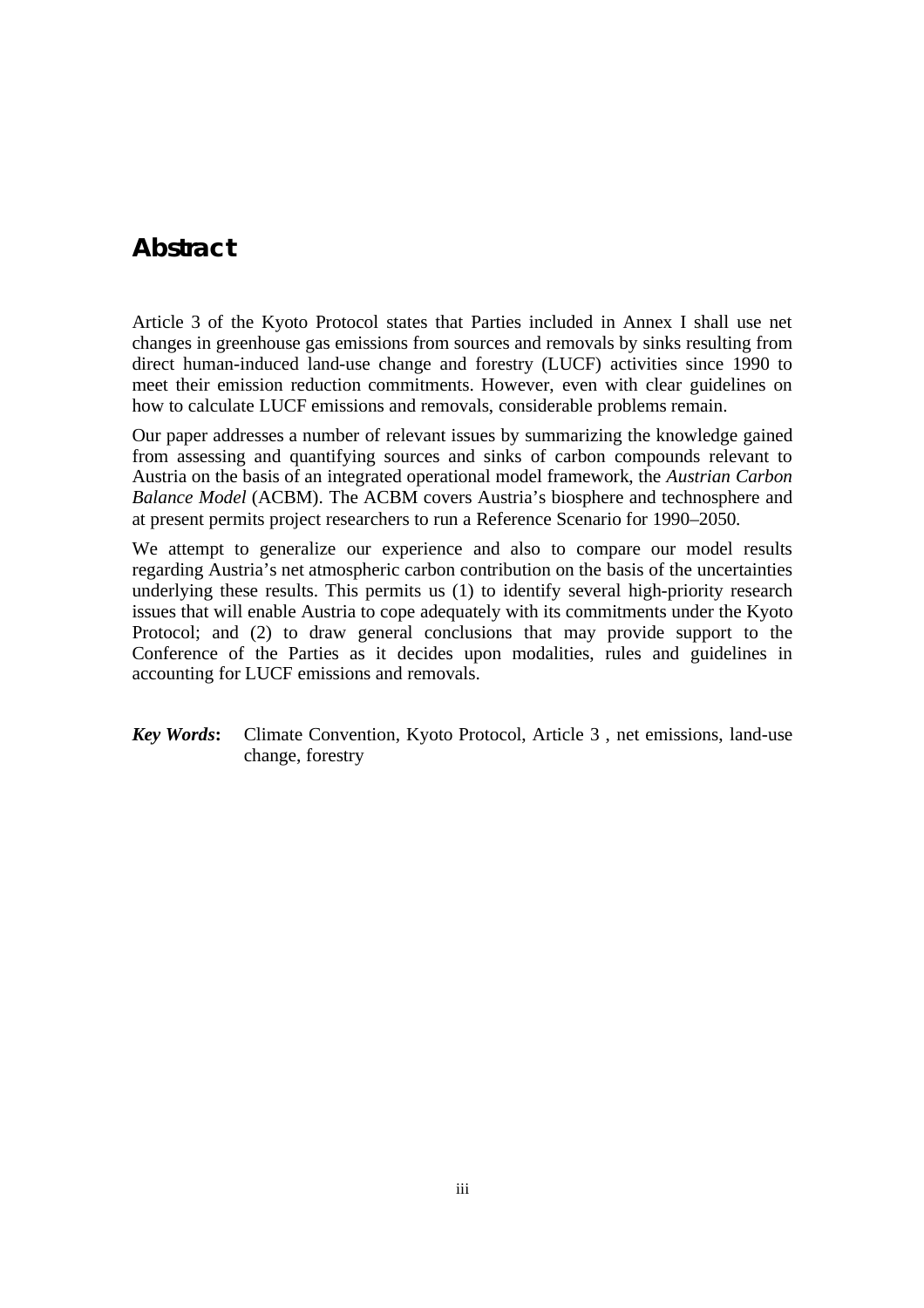# **Acknowledgments**

The authors are very grateful for the critical comments and suggestions offered by B.R. Döös and A. Shvidenko. We also would like to thank M. MacDonald and C. Festin for their expert editorial help and secretarial assistance, respectively.

Without the generous financial support of Austria's Federal Ministry of Environment, Youth and Family Affairs (FMEYF) under Contract No. 18 3895/139-IL/9/95 and of Austria's Federal Ministry of Science and Transport (FMST) under Contract No. 30.553/1-IV/8b/95, the first phase of the project could not have been completed. We wish to thank in particular H. HOJESKY, B. KRONBERGER-KIESSWETTER and M. SMEJKAL for their sincere interest and encouragement. The additional financial support provided by internal funds of the Austrian Research Centers Seibersdorf is also gratefully acknowledged.

We also sincerely appreciate the extensive and constructive support provided by the two federal ministries mentioned, FMEYF and FMST, and Austria's Federal Ministry of Agriculture and Forestry, to help the project to enter its second phase.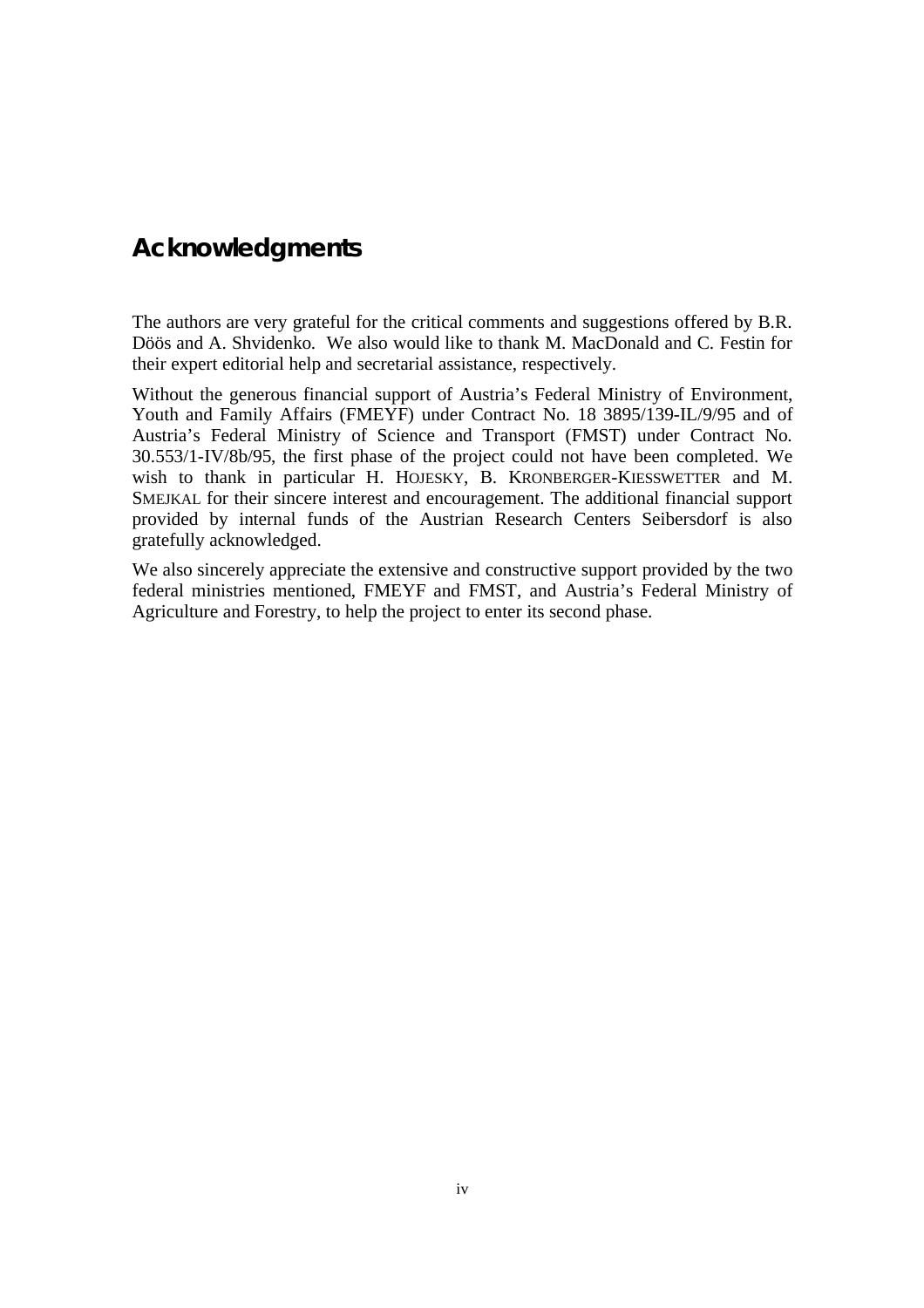### **About the Authors**

The basic work reported was carried out by M. Jonas<sup>1</sup> and S. Schidler<sup>3</sup> during their stay at the Environmental Planning Department in the Systems Research Division of the Austrian Research Centers Seibersdorf, in collaboration with B. Mayr<sup>2</sup> and M. Sotoudeh<sup>4</sup> from the Research Institute for Chemistry and the Environment, Vienna University of Technology. H.M. Knoflacher<sup>5</sup> of the Environmental Planning Department of the Austrian Research Centers Seibersdorf assisted by providing critical and valuable expert support.

<sup>1</sup> International Institute for Applied Systems Analysis, A-2361 Laxenburg, Austria

Email: jonas@iiasa.ac.at, Phone: +43-2236-807-430, Fax: +43-2236-71313

- <sup>2</sup> Research Institute for Chemistry and the Environment, Vienna University of Technology, Getreidemarkt 9/191, A-1060 Vienna, Austria
- Email: bmayr191@fbch.tuwien.ac.at, Phone: +43-1-58801-5194, Fax: +43-1-58801-2952
- 3 Research Institute for Chemistry and the Environment, Vienna University of Technology, Getreidemarkt 9/191, A-1060 Vienna, Austria
- Email: sschidl@fbch.tuwien.ac.at, Phone: +43-1-58801-5193, Fax: +43-1-58801-2952
- 4 Research Institute for Chemistry and the Environment, Vienna University of Technology, Getreidemarkt 9/191, A-1060 Vienna, Austria Email: msotoud@fbch.tuwien.ac.at, Phone: +43-1-58801-5193, Fax: +43-1-58801-2952
- 5 Austrian Research Centers Seibersdorf, A-2444 Seibersdorf, Austria Email: markus.knoflacher@arcs.ac.at, Phone: 43-2254-780-3874, Fax: 43-2254-780-3888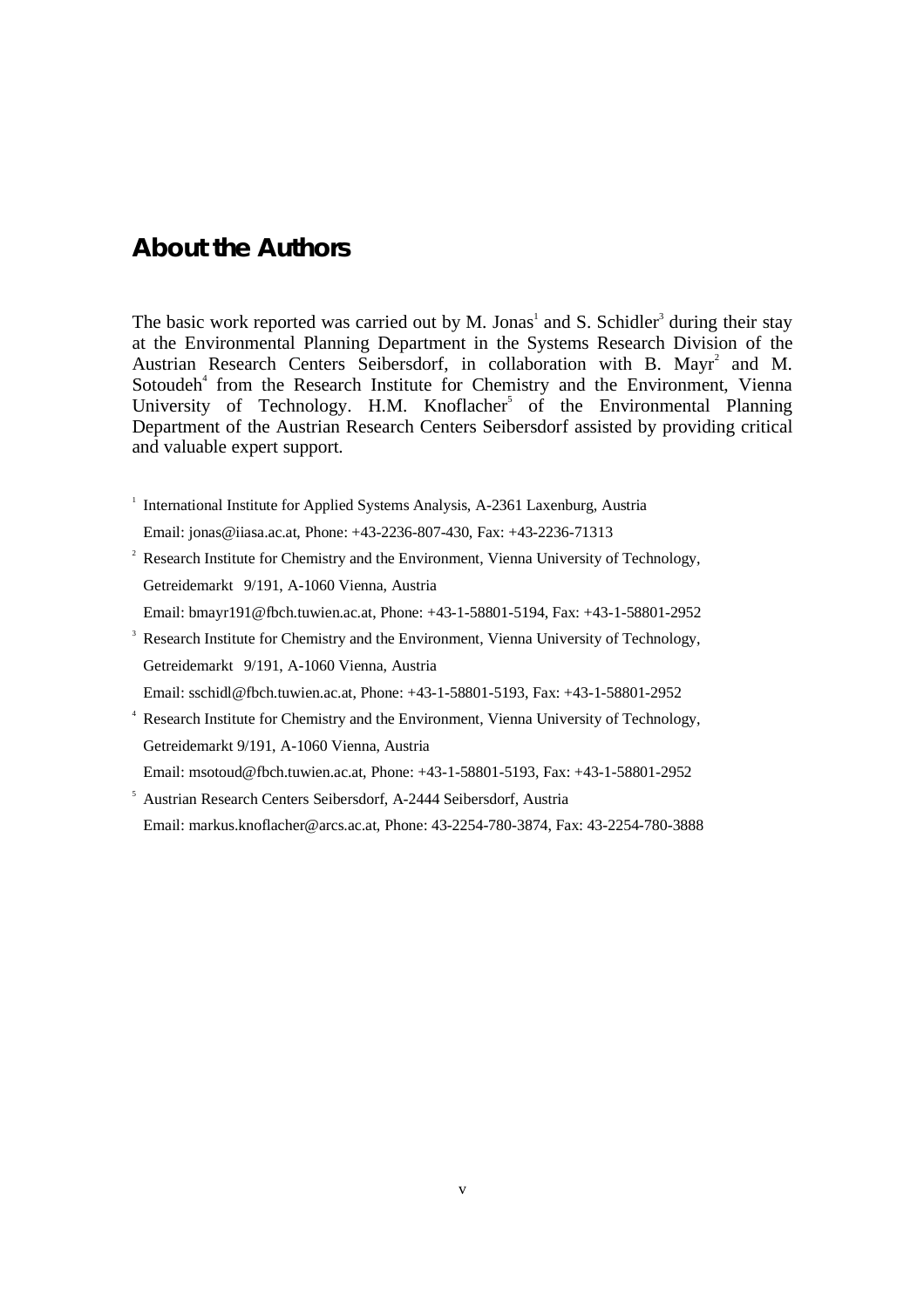# **Land-use Change and Forestry in Austria: A Scientific Assessment of Austria's Carbon Balance in Light of Article 3 of the Kyoto Protocol**

M. Jonas, B. Mayr, S. Schidler, M. Sotoudeh, H. M. Knoflacher

## **1. Introduction**

Article 3 (Nos. 3 and 4) of the *Kyoto Protocol to the United Nations Framework Convention on Climate Change* (UNFCCC, 1997, 1998) states that:

*3. The net changes in greenhouse gas emissions from sources and removals by sinks from direct human-induced land use change and forestry activities, limited to afforestation, reforestation, and deforestation since 1990, measured as verifiable changes in stocks . . . shall be used to meet the commitments under this Article of each Party included in Annex I. . . .*

and

*4. . . . each Party included in Annex I shall provide . . . data to establish its level of carbon stocks in 1990 and to enable an estimate to be made of its changes in carbon stocks in subsequent years. . . .*

However, fulfilling these commitments is not a straightforward task. Article 3 (No. 3) reveals serious scientific shortcomings, e.g., a lack of guidance on to how to deal with disturbances, including harvest and storage of carbon in wood, or whether to consider land-use change and forestry (LUCF) activities prior to 1990. Also, both Article 3 (No.3) and Article 3 (No. 4) implicitly require that countries precisely calculate net changes in greenhouse gas emissions and removals based on changes in carbon stocks, despite the inherent uncertainties in measurements, data, etc. — an unrealistic expectation in the case of Austria (and possibly other countries), as our paper shows. Therefore, even in the presence of clear guidelines on how to calculate emissions and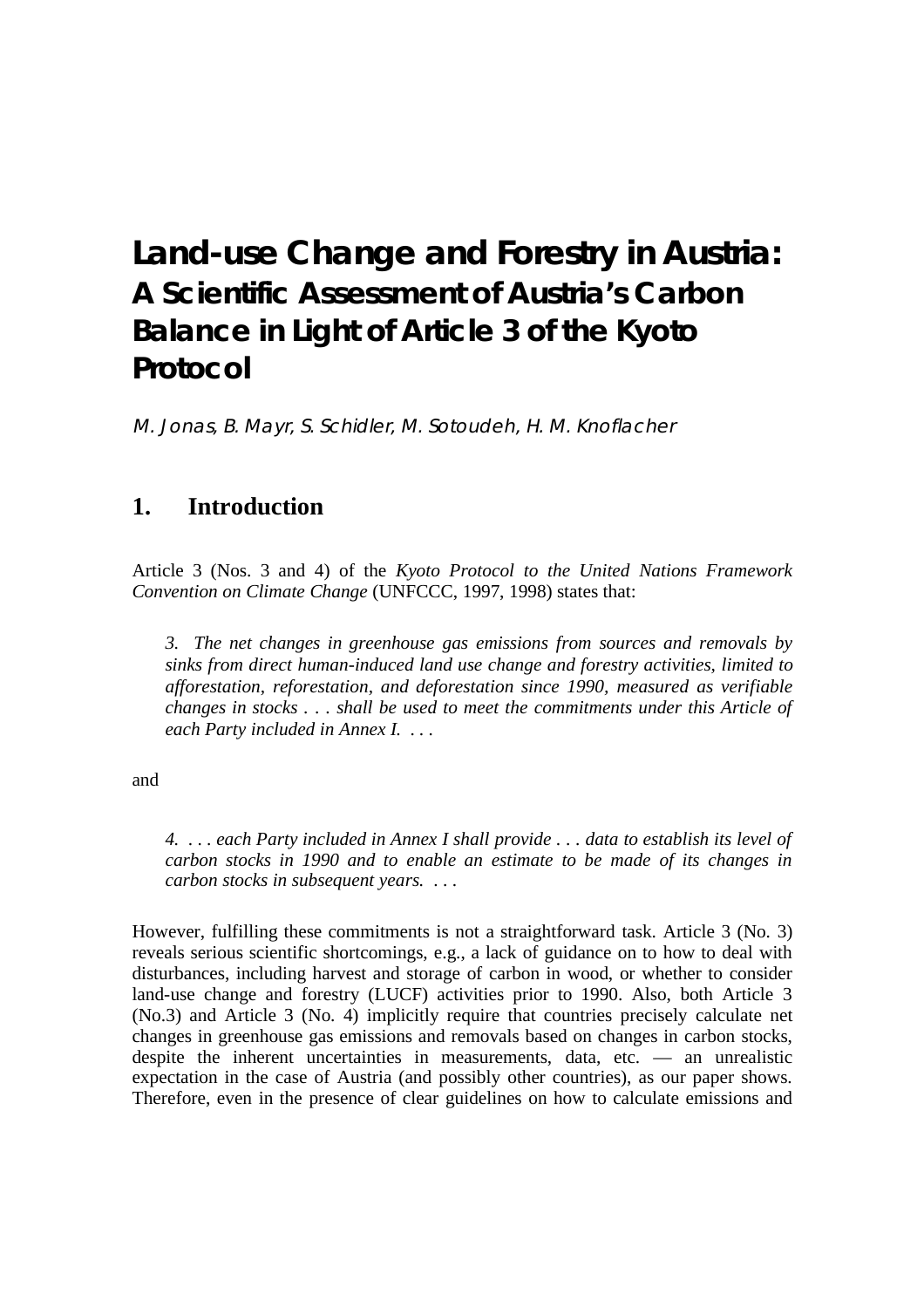removals resulting from human-induced LUCF activities, considerable problems remain (see also Bolin, 1998).

Our paper addresses some of these issues and other relevant problems by summarizing the insight gained from assessing and quantifying sources and sinks of carbon compounds relevant to Austria on the basis of an integrated operational model framework, the *Austrian Carbon Balance Model* (ACBM). The ACBM, which is being developed by several Austrian scientific institutions, including and under the coordination of the Austrian Research Centers Seibersdorf, covers Austria's biosphere and technosphere and currently enables our project researchers to run a Reference Scenario for 1990–2050.

Analyzing Austria's net atmospheric carbon contribution and its underlying uncertainties permits us (1) to identify a number of high-priority research issues that will enable Austria to cope adequately with its commitments under Article 3 of the Kyoto Protocol; and (2) to draw general conclusions that may provide support to the Conference of the Parties as it engages in future deliberations to decide upon modalities, rules and guidelines in accounting for LUCF emissions and removals — also specified in Article 3 (No. 4) of the Kyoto Protocol.

While the experience gained from building and running a model has always proven very helpful in identifying and quantifying the problems addressed in Section 3 below, the modeling approach is by no means mandatory. However, before focusing on five key issues, all of which relate to the biosphere, we provide a brief description of the ACBM.

# **2. The Austrian Carbon Balance Model**

Since 1995 the Austrian Research Centers Seibersdorf have coordinated work related to a project titled *Systems Analytical Assessment of Austria's Carbon Balance*. The project aims at assessing and quantifying sources and sinks of carbon compounds relevant to Austria on the basis of a synoptic systems-analytical approach, i.e., a dynamic computer simulation model (Jonas, 1997; Mayr et al., 1997; Schidler, 1998). It incorporates carbon-relevant human activities, pools, fluxes and feedbacks that have been identified as being important in determining Austria's carbon balance until 2100 (see Table 1).

Based on these preliminary systems insights, an integrated operational model framework, the Austrian Carbon Balance Model (ACBM), has been designed. This model includes the following components (see Figure 1): Austria's biosphere, encompassing modules for forestry and agriculture, and Austria's technosphere, encompassing a set of submodules ranging from energy to wood and food & feed industries to biomass-relevant products, including biogenic waste. This paper discusses the ACBM at the module level only where appropriate and to the extent required.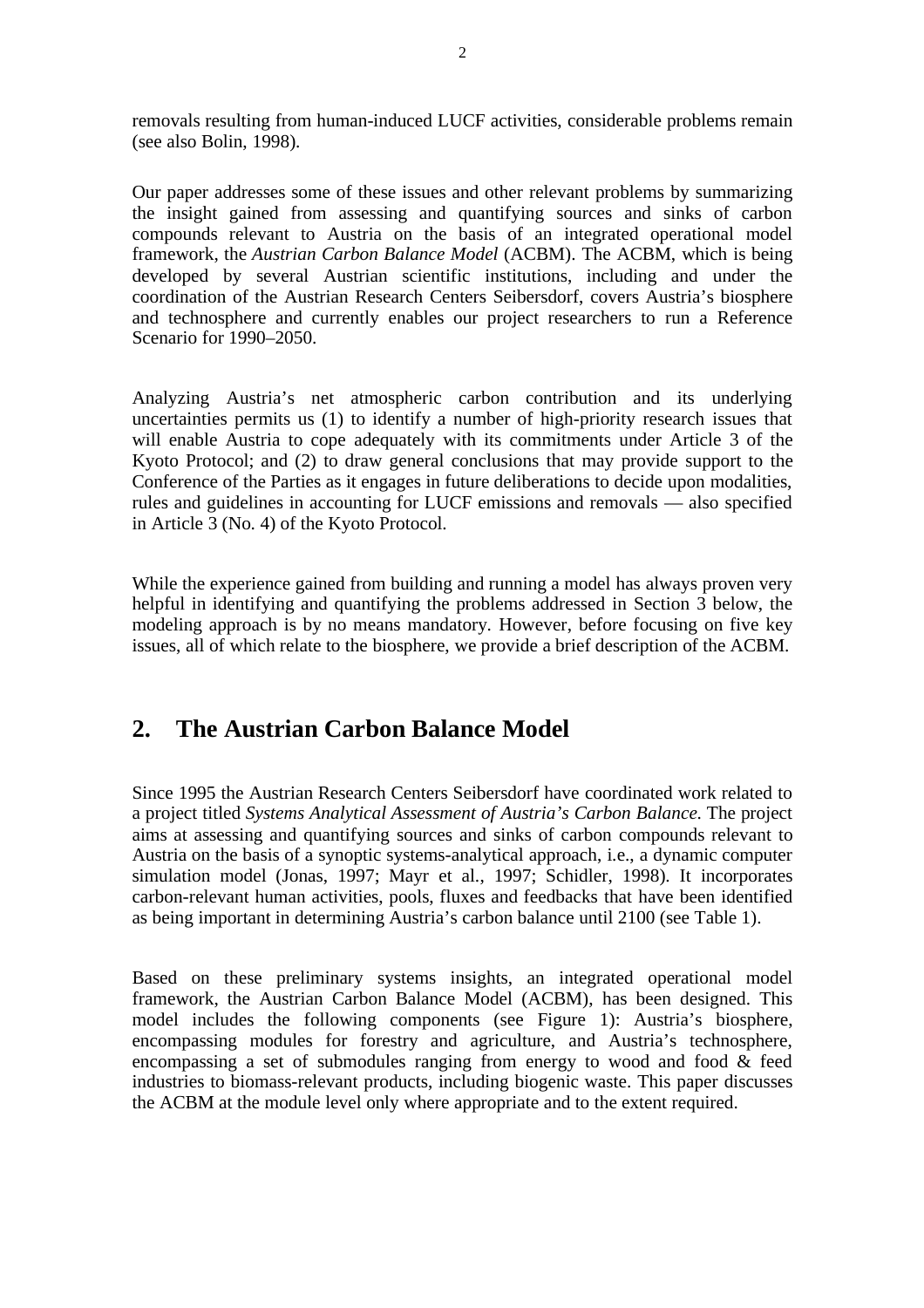The main task of the project is to combine, interpret, and communicate knowledge from diverse scientific disciplines, via an interdisciplinary and participatory process, and thereby to improve understanding of a complex phenomenon: Austria's carbon budget and its dynamical behavior. The project does not seek to generate deeper intradisciplinary insights, but instead strives for added value compared to insights derived from single-disciplinary research.<sup>1</sup>

The ACBM has demonstrated the capability of capturing the essential carbon-relevant human activities, pools, fluxes and feedbacks identified in Table 1, and of eventually becoming a fully integrated model. The first modeling phase (which lasted until the end of 1997) provided an operational framework that forms a satisfactory basis for expanding the ACBM during a second phase, which will be conducted in collaboration with other scientists and in a fully interdisciplinary manner.

As noted above, we have used the ACBM to create a Reference Scenario for Austria for 1990–2050.<sup>2</sup> We defined this scenario to include: (1) a reference scenario for the energy system, based on Scenario A1 (selected region: Western Europe) of the global study conducted by the International Institute for Applied Systems Analysis (IIASA) and the World Energy Council (WEC); and (2) a scenario that keeps current (1990) landuse/cover conditions constant into the future for the remainder of the ACBM's coverage period. Again, this paper will discuss results of the (combined) scenario only if appropriate and to the extent required.

# **3. Austrian Experience Relevant to Article 3 of the Kyoto Protocol**

In this section we will examine five key issues relevant to Article 3 (Nos. 3 and 4) of the Kyoto Protocol, all of them related to the biosphere. Our findings indicate that Austria's emissions from the use of fossil fuels can be determined adequately, while it is not yet possible to assess biosphere uncertainties and nonlinearities equally well.

<sup>|&</sup>lt;br>|<br>| Here we make use of one of the definitions of *Integrated Assessment* (IA) that are widely discussed across scientific communities at present [Granger Morgan and Dowlatabadi (1996); Rotmans et al. (1996a, b); J. Rotmans (1997; personal communication); van Asselt et al. (1997); IIASA (1997)].

<sup>&</sup>lt;sup>2</sup> The forestry and agriculture module takes account of LUCF activities prior to 1990, as described in Table 3 below.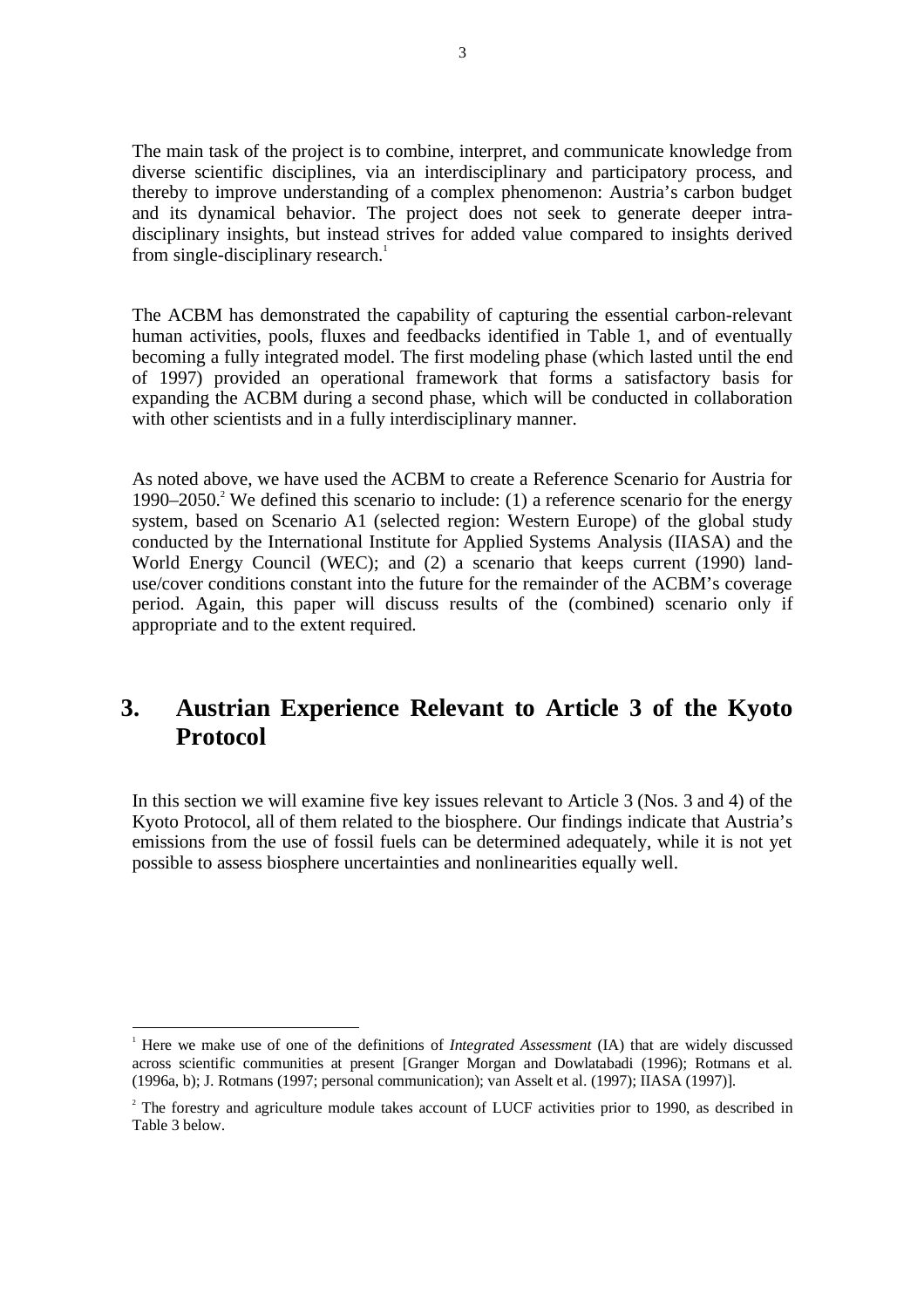#### **3.1 A Consistent LUC Database**

Although it is nowhere explicitly mentioned, a prerequisite for any accurate inventory of natural greenhouse gas emissions and removals is the use of a consistent landuse/cover (LUC) database that provides data coverage for a country's total territory.<sup>3</sup> By "consistent" we mean a data resource that (1) harmonizes LUC statistics with legal land registry data, and (2) assembles the most reliable LUC data files from different data sources, thereby accurately reflecting conditions in the entire country. In addition, a consistent LUC database reduces statistical errors. High statistical accuracy is essential not only for preparing national greenhouse gas inventories, e.g., by making use of the revised 1996 IPCC Guidelines (IPCC, 1997a, b, c), but also for building a model such as the ACBM.

However, consistent LUC databases are usually not readily available or, if available, may not reach back sufficiently long into the past. The following examples illustrate typical data inconsistencies and/or inhomogeneities we faced in analyzing the case of Austria:

- 1) While several national LUC databases exist, their data reliability has proven limited. This has occurred because national institutions that maintain LUC databases usually gather information directly on only limited subsets of a country's land use and land cover, and derive the remainder of their data from statistical balancing.
- 2) Surveys aimed at deriving LUC datasets may not take place at regular intervals (in fact, they may sometimes be conducted only upon request), and may not always be based upon spatially fixed survey grids.
- 3) A change in the minimum survey area unit, as for instance, happened in Austria between 1982 and 1983, can significantly affect data accuracy and any subsequent assessments. The minimum area unit considered in LUC surveys until 1982 was 0.5 hectares; thereafter, the unit used was 1 hectare, with the consequence that smallscale areas in particular experienced disproportionate survey changes (e.g*.*, small farms, which are typical for Alpine regions).
- 4) The researchers encountered several land-use/cover misclassifications, for instance, when financial incentives in the agricultural sector favored a certain type of land use or land cover. In this case, LUC data are usually distorted in favor of the financially more attractive option.

There exist numerous such data inconsistencies and inhomogeneities, which generally become apparent if the data are tested against a country's total area, and, whenever possible, against other, independent data sets, such as those derived from remote sensing. Our experience leads us to conclude that extracting the most reliable LUC data

<sup>&</sup>lt;sup>2</sup><br>3 <sup>3</sup> The terms *land use* and *land cover* employed here and in the following are in line with the definitions used by the IGBP (1993, 1995).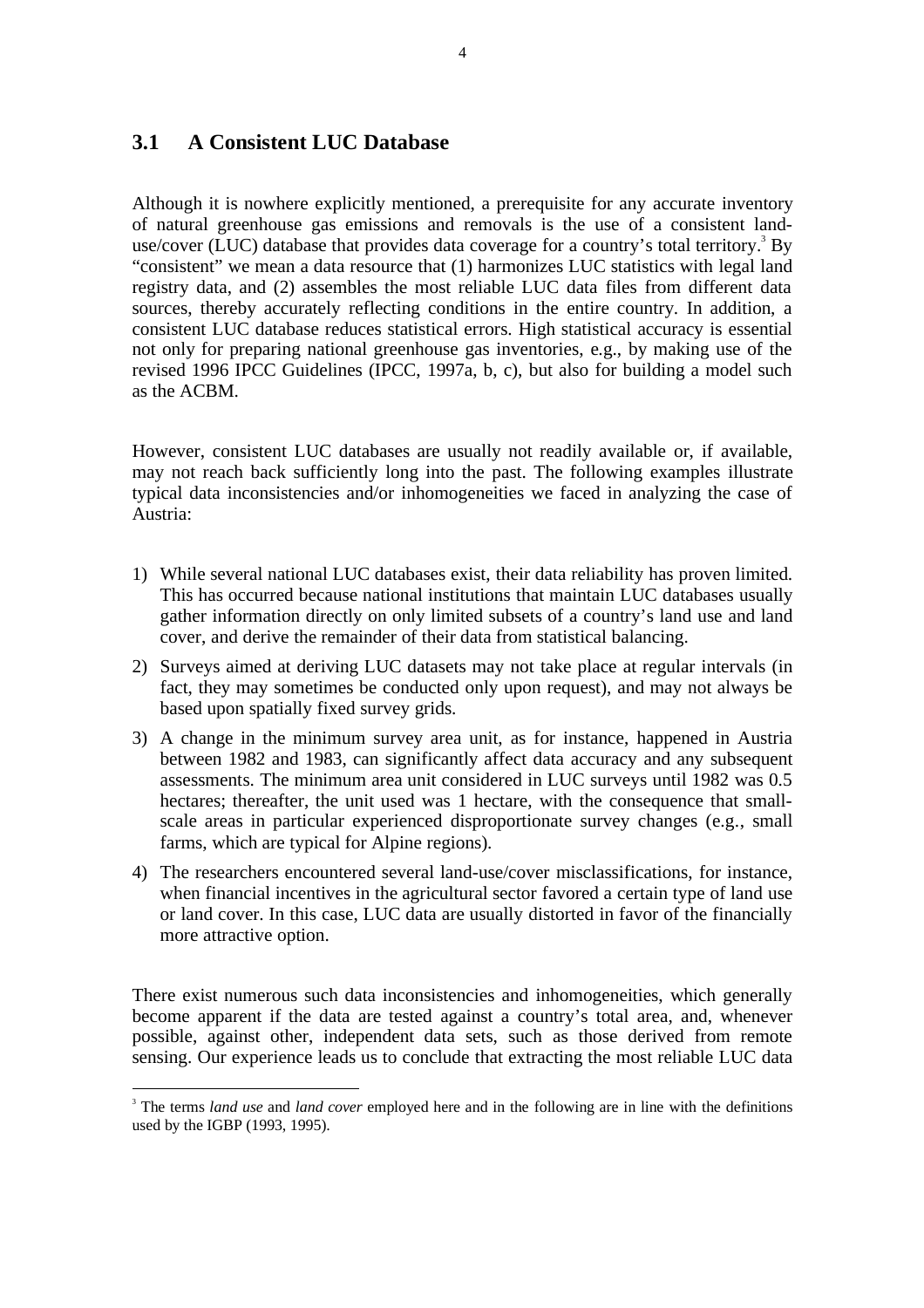subsets and piecing them together into a nationally consistent LUC database does help both to reduce data uncertainties considerably and to increase confidence in data reliability.

The ACBM project sought to establish a consistent LUC database for Austria, covering the years 1960–1990 (see Figure 2). All details concerning data sources, data processing, etc., are described in Schidler (1998); for a summary at a somewhat less detailed level see also Jonas (1997). This consistent LUC database served as the basis for Austria's last inventory of its natural greenhouse gas emissions and removals (FMEYF, 1997), and was also used in the ACBM.

#### **3.2 Assessing the Combined Effect of Past LUC Changes**

A consistent LUC database is necessary, but by no means sufficient, to estimate carbon fluxes in a given inventory year that result from changes in land use and land cover. This task requires taking into account events over long periods of time. In particular, if different changes in land use and/or land cover overlay each other, it is almost impossible to judge the resulting effect without making use of direct measurements of changes in carbon stocks.

The practical first-order approach currently being recommended by the IPCC (1997a, b, c) is to make simple assumptions about the effects of land-use changes on carbon stocks (for example, in existing biomass and soils) and about the subsequent biological responses to the land-use change, and to use these assumptions to calculate carbon stock changes and hence the  $CO_2$  flux.<sup>4</sup> However, complying with this "simple" procedure requires awareness of difficulties, in particular when assessing the combined effect of changes in both land cover and land use. The following example illustrates the importance of this point.

#### *Land-cover Change*

Figure 2 shows net changes in Austria's land use and land cover. However, to calculate changes in soil carbon properly, researchers must know about individual land-cover changes.

 <sup>4</sup> <sup>4</sup> In the original text (IPCC, 1997c: p. 5.3) only the term *land-use change* is used. However, the use of this term throughout the revised 1996 IPCC Guidelines (IPCC, 1997a, b, c) refers to changes in both land use and land cover, as defined by the IGBP (1993, 1995) (see also Footnote 3).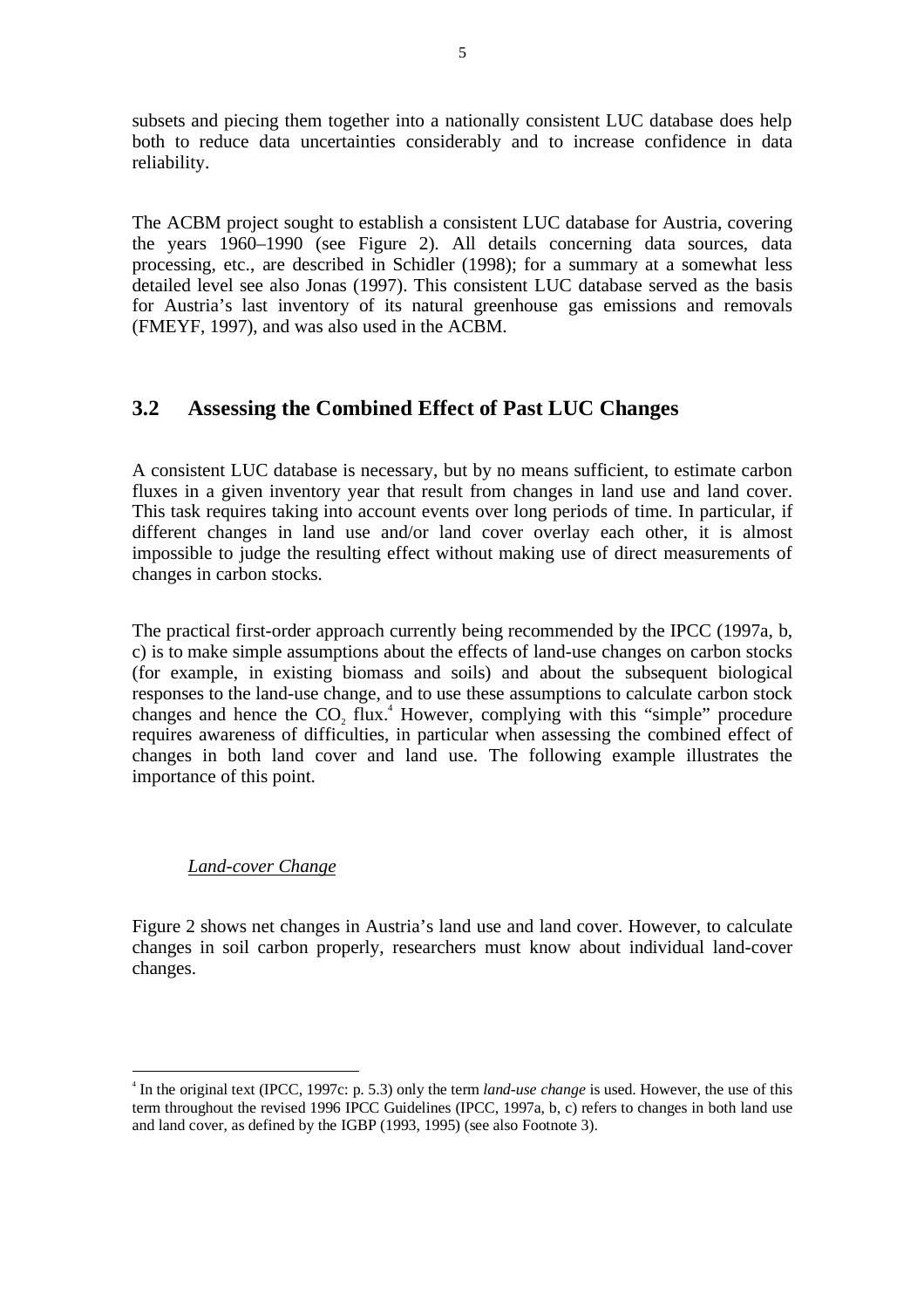For instance, according to Figure 2, Austria's total forest land<sup>5</sup> increased between  $1960$ and 1990, mainly at the expense of Austria's arable land and grassland. Losses of grassland, in turn, occurred not only in favor of Austria's forest land, but also, to some (minor) extent, in favor of Austria's arable land. Yet, in spite of these gains, the arable land experienced greater losses in favor of Austria's forest land (W. Bittermann, 1998; personal communication). Therefore, and because on a per-hectare basis carbon stocks in grassland soils exceed those in arable land soils, soil carbon in Austria's arable land, on average, should have increased.

#### *Land-use Change*

The past increase in agricultural yield per hectare of cereals and crops constitutes an important change in land use.<sup>7</sup> For instance, between 1960 and 1990 the range of cereal yield for wheat, rye, barley, oats and corn increased from [2.0, 3.8] to [3.9, 8.2] tons per ha<sup>-1</sup>, where oats and corn provide the lower and upper values, respectively. From our data compilations that also consider the shifting of species, we can conclude that this increase in yield, on average, is equivalent to an increase in total plant carbon content. Higher total plant carbon content, in turn, tends to induce higher carbon content of harvest and root residues, which promote carbon sequestration.<sup>8</sup> Therefore, in the case of land-use changes our conclusion would also be that, on average, soil carbon in Austria's arable land should have increased.

However, large-scale measurements of carbon in humus (0–20 cm) on Austria's arable land between 1965 and 1991 that have recently been made available (Dersch and Böhm, 1997a, b) seem to indicate a mean loss rate of  $0.24$  tC ha<sup>-1</sup> yr<sup>-1</sup>.<sup>9</sup> Therefore, other changes must have occurred, such as alterations in agricultural management practices

 <sup>5</sup> To reflect Austrian conditions, the term *total forest* used here is equivalent to *forest* as defined by the UN (1992) minus land used for short-rotation plantations.

<sup>&</sup>lt;sup>6</sup> In Austria, forest land increased from about  $3,541*10^3$  ha in 1960 to about  $3,880*10^3$  ha in 1990; grassland decreased from about  $1,408 * 10<sup>3</sup>$  ha in 1960 to about  $1,078 * 10<sup>3</sup>$  ha in 1990; and arable land decreased from about  $1,524 * 10^3$  ha in 1960 to about  $1,372 * 10^3$  ha in 1990.

In the model, yields of cereals and crops are simplified in that they represent area-averaged means over a range of cereal and crop species in terms of their yields. *Cereals* are defined to include wheat, rye, barley, oats and corn; *crops* are defined to include potatoes, legumes, clover-hay, maize for silage purposes, sugar beets, fodder beets, sunflowers, rape and oil-pumpkins. According to the data of the Austrian Central Statistical Office, this (incomplete) breakdown of cereals and crops covers about 88% or even more of (1) the harvested amounts of all cereals and crops (in terms of mass) during 1950–1990; and (2) the land cover of all cereals and crops (in terms of area) during the same period (Schidler, 1998). Based upon the above definition of *cereals* and *crops*, the figures for arable land during 1950–1990 were increased; that is, the amounts for land of each cereal and crop species were raised proportionally to match the nationally consistent and smoothed arable land data shown in Figure 2.

<sup>&</sup>lt;sup>8</sup> Given the lack of data, we have so far assumed in our LUC database that the ratio of carbon content of plant and root residues to total plant carbon content stays constant over time. However, we note that this assumption is critical and awaits improvement.

<sup>&</sup>lt;sup>9</sup> As emphasized by the authors, disregarding a thinning effect as a result of deeper plowing practices.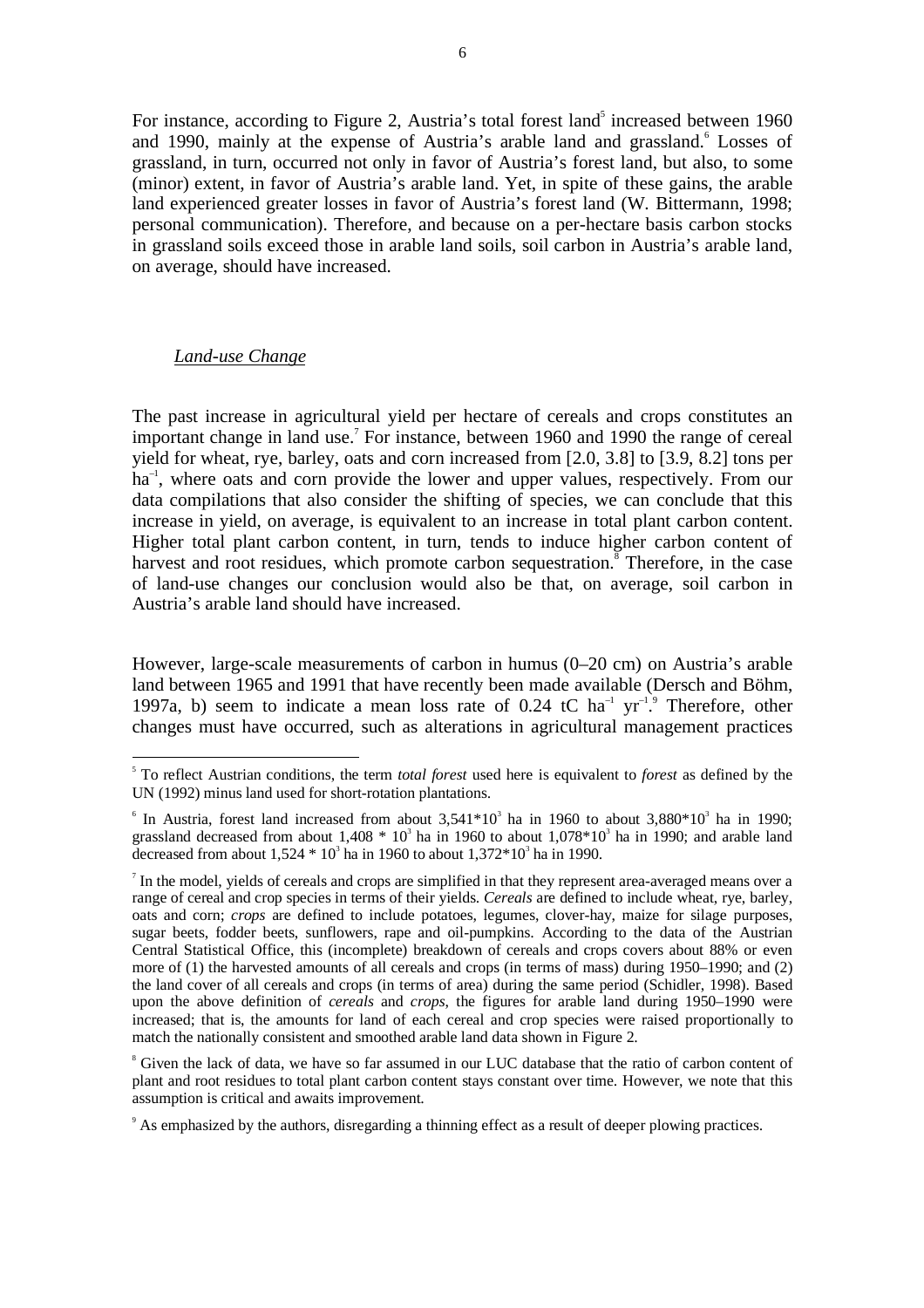(for example, on-site burning<sup>10</sup> or removal of straw), and/or increases in tillage and harvest intensity and in tillage depth, possibly in combination with an increase in compaction, particularly at greater depths (Dersch, 1998; personal communication). The combined effect of these different activities is difficult to quantify over time and contradicts our previous assumptions of increasing soil carbon stocks. Interestingly enough, these measured carbon losses from Austria's arable land soils are lower by about a factor of three compared with estimates according to the revised 1996 IPCC  $Guidelines<sup>11</sup>$ 

Therefore, given the long time periods and large areas usually involved, one can expect considerable uncertainties related to assessing the combined effect of past LUC changes on a country's level of carbon stocks in 1990. One cannot simply make comparisons with other carbon fluxes contributing to a country's greenhouse gas balance to determine whether or not significant annual changes in carbon stocks (losses of humus carbon) will occur currently and in the future. Instead, the changes should be examined by considering the level of carbon stock (i.e., the humus carbon pool) in question.

#### **3.3 Classifying Emissions**

For political reasons, it is undoubtedly important to include as many radiatively active and relevant trace gases in a country's greenhouse gas inventory as possible. However, attempts to classify these emissions by sources and removals by sinks focus on terms such as *man-made* and *natural*, which seems to present more problems than solutions, especially in regard to the boundary between the two types of emissions (EEA, 1996; IPCC, 1997c; Winiwarter et al., 1998). Closely related to this classification issue is a similar one that we faced in the ACBM: namely, how to define the terms *biosphere* and *technosphere*.

It is critical to note that while these classification attempts may be of academic interest, they cannot be firmly incorporated into source/sink calculations. This is shown by the continuity equation in physics, which expresses the conservation of mass, energy, etc., and can be easily demonstrated with the help of Figure 3 and Table 2. Figure 3 shows the agricultural module at a submodule level. As can be seen, we introduced a domestic "harvest meter," which tracks harvested carbon and its distribution. In addition, it provides an auxiliary means to define the boundary between *biosphere* (right; excluding *Feed from Technosphere*) on the one hand and *technosphere* (left; including *Feed from*

<sup>&</sup>lt;sup>10</sup> Austria has forbidden the on-site burning of agricultural residues since 1991 [Federal Law Gazette 1993/405; see also Steinlechner et al*.* (1994)].

 $11$  According to first model results (Jonas, 1997), which agree with the field data reported by Dersch and Böhm (1997), the decomposable carbon pool of Austria's arable land decreased from about 49.7 tC ha<sup>-1</sup> in 1950 to 40.8 tC ha<sup>-1</sup> in 1990, that is, by about 9% over 20 years. According to the revised 1996 IPCC Guidelines (1997c; Table 5-12) the mean change in soil carbon over an inventory period of 20 years is about  $(1 - 0.7 * 1.0 * 1.0)$  or 30%, assuming the following default values: (1) a base factor of 0.7; (2) a tillage factor of 1.0; and (3) an input factor of 1.0.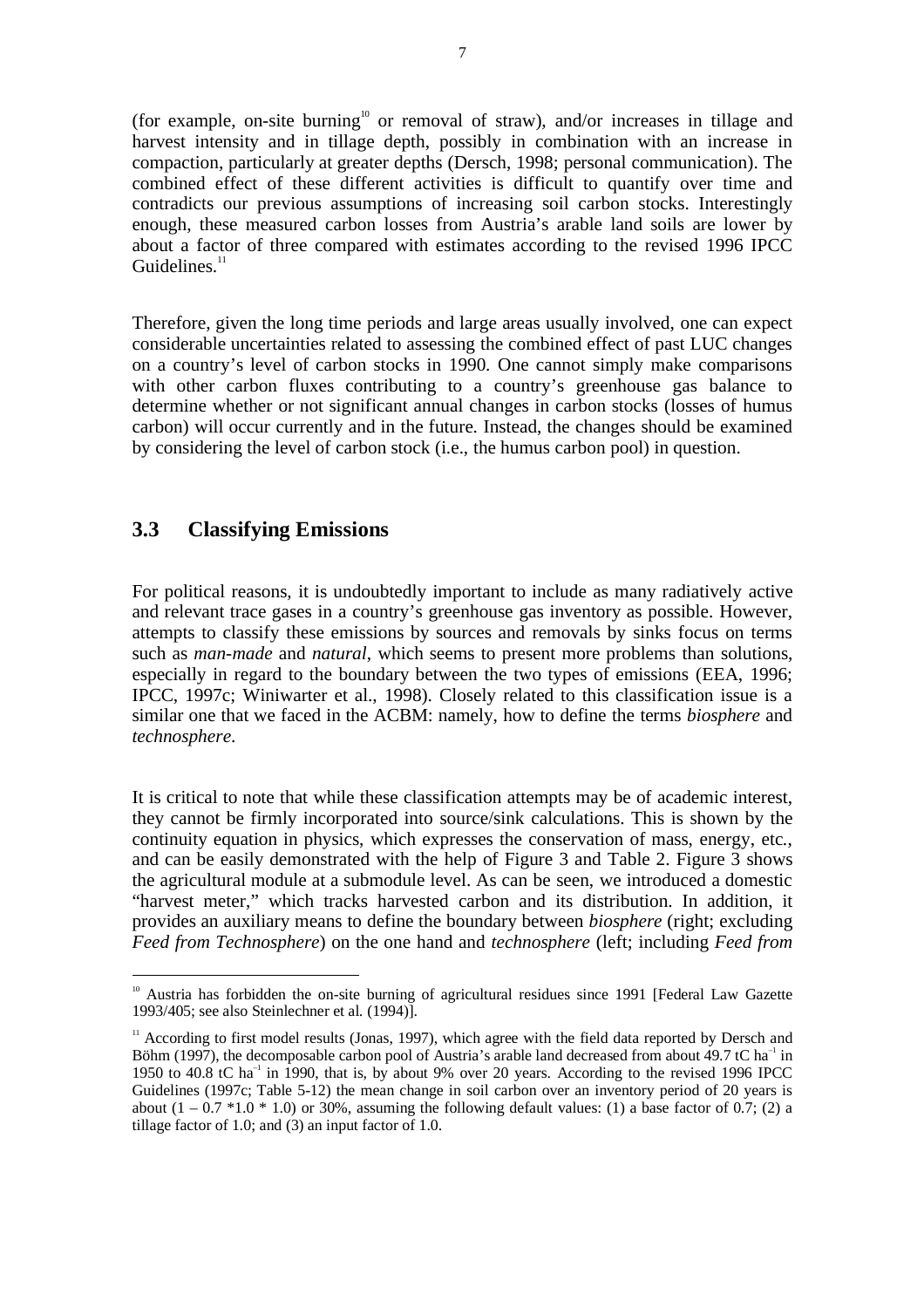*Technosphere*) on the other hand, and thus to separate the two. This unconventional definition at least helps to avoid lengthy explanations that may be required otherwise.<sup>12</sup>

Table 2 presents a conservative estimate of the 1990 carbon sink strength of Austria's biosphere. It also demonstrates that it does not matter where we set the boundary between biosphere and technosphere as long as the estimate includes no additional sources or sinks. In our model, *biosphere* is defined to encompass (1) agriculture, including husbandry (cattle and swine); and (2) forestry, where the forest sink strength is a total sink strength and is not yet limited to afforestation, reforestation, and deforestation (definition I in Table 2). In the case of the agricultural system, carbon sources are ultimately related to soils.<sup>13</sup> However, this unconventional definition of *biosphere* results in a biospheric sink strength identical to the one defined: to consist only of the living biomass-litter-soil system (definition II in Table 2). Therefore, when attempting to classify emissions by sources and removals by sinks, we suggest for scientific reasons that the Protocol avoid imprecisely defined terms such as those mentioned above.

#### **3.4 Definition of a Baseline Scenario**

In our attempt to couple biosphere and technosphere (used here as defined in the ACBM; see Subsection 3.3 above), an important concern was which scenario to use as a Reference Scenario. In addition, we had to take account of the model's current capabilities. With this in mind, we defined the *Reference Scenario* in our study to be a generic term for (1) a reference scenario for the energy system, based on Scenario A1 (selected region: Western Europe) of the global IIASA-World Energy Council study (IIASA-WEC, 1995; Nakicenovic et al., 1997); and (2) a scenario that keeps current (1990) land-use/cover conditions constant into the future for the remainder of the ACBM. Table 3 presents detailed information describing the Reference Scenario.

At a less detailed level, the following two points may be worth noting in this context:

• Our reason for favoring this definition is based on the knowledge available regarding Austria's technosphere, which is far better captured in the form of models and investigated in terms of how it may look in the future than Austria's biosphere. Therefore, we needed a standard in studying the projected state of Austria's

<sup>&</sup>lt;sup>12</sup> We note that *biosphere* is a well-defined term (see, for instance, *The New Encyclopædia Britannica*), while this is not the case with *anthroposphere* and *technosphere*.

<sup>&</sup>lt;sup>13</sup> Husbandry, if properly balanced in terms of feed uptake, respiration, etc., cannot be regarded as a source or sink on a multi-year scale unless a country's cattle stock increases or decreases markedly during this time.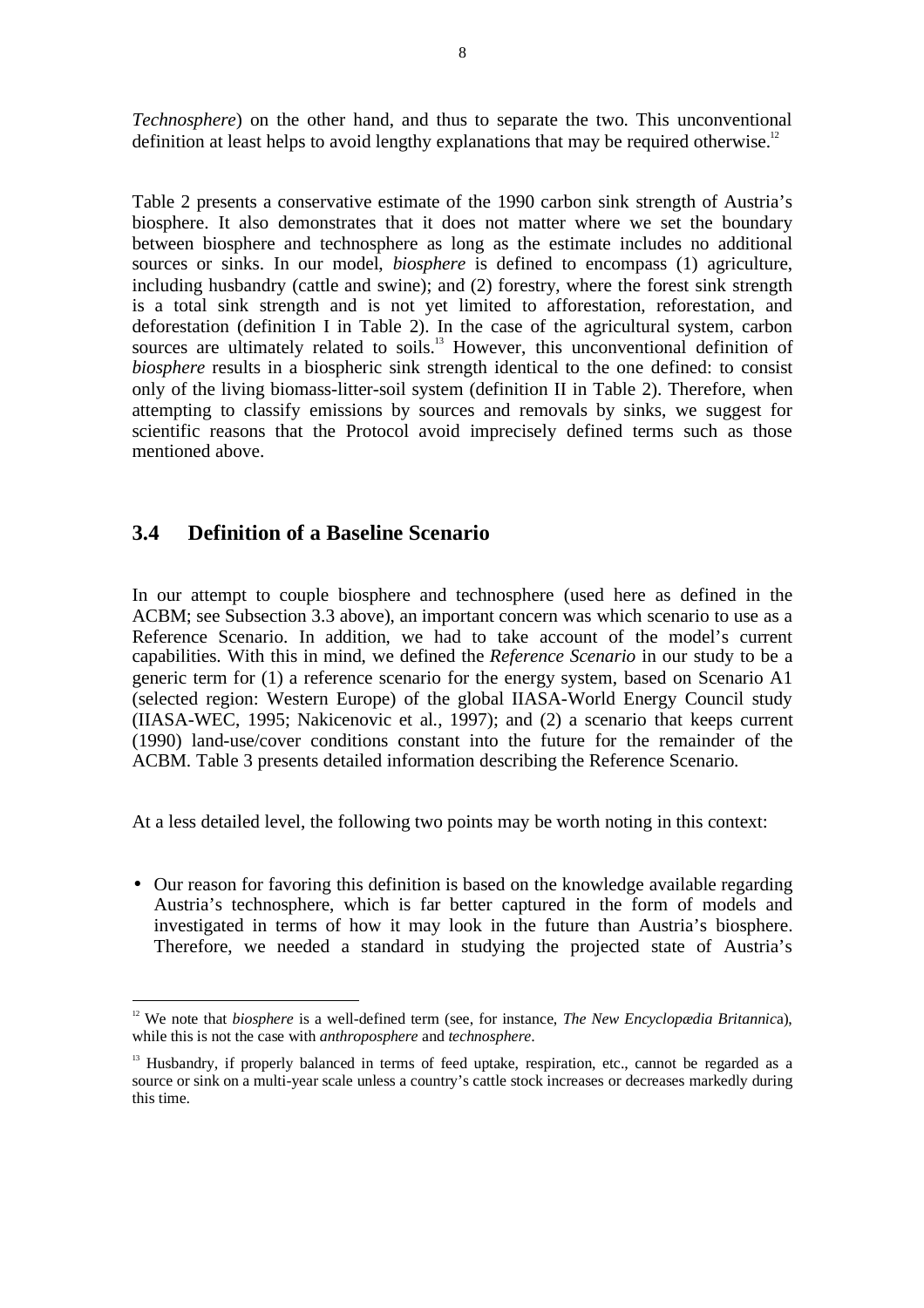biosphere, and as a result we kept current LUC conditions constant in our attempt to run a Reference Scenario of the future.

• The model chosen to represent the energy system of Austria's technosphere is the *energy-CO2 modeling framework for Austria* (identified in Figure 1 as the IIASA/TU Graz model), developed through a collaborative effort by IIASA and the Graz University of Technology (Nakicenovic et al., 1997). This model incorporates an energy scenario formulation framework and uses a reference scenario that is consistent with global energy perspectives of the IIASA-WEC study (IIASA-WEC, 1995). As Nakicenovic et al. (1997) point out, their model represents the first time that components of IIASA's global-scale framework have been applied to develop scenarios for an individual country.

The IIASA/TU Graz model consists of three parts: (1) a parametric energy-economy model scenario generator; (2) the energy systems model MESSAGE; and (3) a  $CO<sub>2</sub>$ mitigation technology data bank. In the current version of the ACBM, the IIASA/TU Graz model is run in a standalone mode and its results (such as primary energy demand and carbon emissions due to fuel combustion) are fed back to the ACBM, where they are implemented (in the form of polynomial parameterizations) in the technosphere module. We note that this soft-link approach represents only an intermediate step on the way toward a more rigorous attempt to model an energyindustry-product system, but it seemed the most appropriate option given the great imbalance of carbon flows between technosphere and biosphere.<sup>14</sup>

We expect that scientific discussions on defining an appropriate baseline scenario will continue, and that the IPCC will stimulate them to focus at an international level on the topic of comparing and reconciling global *top-down* with regional *bottom-up* greenhouse gas emission inventories (see, for example, Olivier et al., 1996).

#### **3.5 The Concept of Net Emissions versus Uncertainties**

Table 4 summarizes some of the most important knowledge we gained from constructing a Reference Scenario as outlined in the previous subsection. The table relates estimates of the maximum change in Austria's net carbon flow into the atmosphere between 1990 and 2050 (which, as Figures 4a and 4b show, is dominated by Austria's energy system as a strong carbon source and its exploitable forest system as a strong carbon sink) to various uncertainties in the Austrian data. The disparate outcomes result from using different or uncertain Austrian data reflecting conditions as of 1990 (in most cases in Austria's exploitable forest), such as:

<sup>&</sup>lt;sup>14</sup> In 1990 the overall flow of carbon from biosphere to technosphere exceeds the overall flow of carbon from technosphere to biosphere by a factor of about 5 to 6 (Jonas, 1997).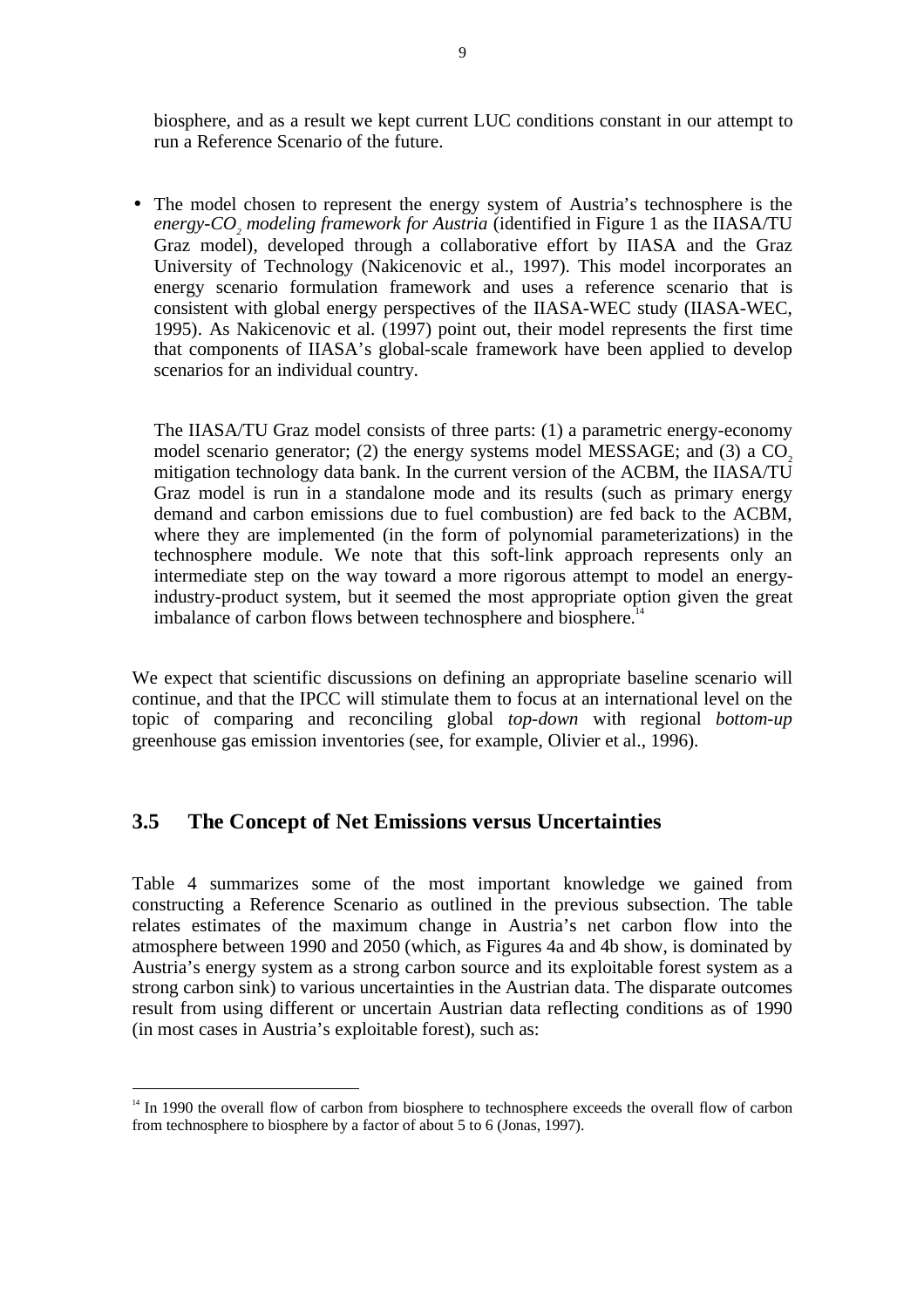- the total uncertainty in source-sink calculations based on the IPCC Guidelines from Worksheet 5-1 (*Land Use Change and Forestry: Changes in Forest and Other Woody Biomass Stocks*) (IPCC, 1995a, b, c), where we apply moderate uncertainties regarding (1) the area of Austria's exploitable forest  $(\pm 5\%)$ ; (2) its annual growth rate (±5%); and (3) the commercial harvest as reported by the Austrian Central Statistical Office (±3%);
- the uncertainty in  $\Delta GS$ , the annual growing stock change;
- the uncertainty in statistics regarding domestic fellings and yield; and
- the statistical uncertainty related to Austria's use of fuel wood.

All values are given as absolute numbers. In addition, we took into account:

- a statistical uncertainty related to the total flux in Austria's biogenic decay; and
- an uncertainty related to soil carbon losses from Austria's arable land.

The latter is smaller than the other uncertainties listed in Table 4, but definitely not less important when we recognize that carbon content in Austria's arable land decreased by about 13% on average between 1965 and 1991, according to Dersch and Böhm (1997a, b).

It is important to realize that these uncertainties have been identified individually, but that many of them act together in some combination that we have not yet explored. In addition, we must recognize that still other important uncertainties remain, such as those related to determining the amount of phytomass, the dynamics of soil organic carbon, or the impact of natural disturbances on increment and growing stock. However, given our insufficient knowledge, we cannot yet quantify these with confidence, and, therefore, we do not take them into account here.

In any case, we can legitimately conclude that at present our incomplete knowledge about biospheric processes and data in particular makes it impossible to carry out rigorous calculations of net emissions. In general, this conclusion should also hold if only human-induced land-use change and forestry activities are considered, as Article 3 (No. 3) of the Kyoto Protocol requires. For this scientific reason we argue that an approach should be preferred that involves separately quantifying individual and total carbon flows to and from the atmosphere, taking into account the related uncertainties, to one depending on the concept of net carbon flows.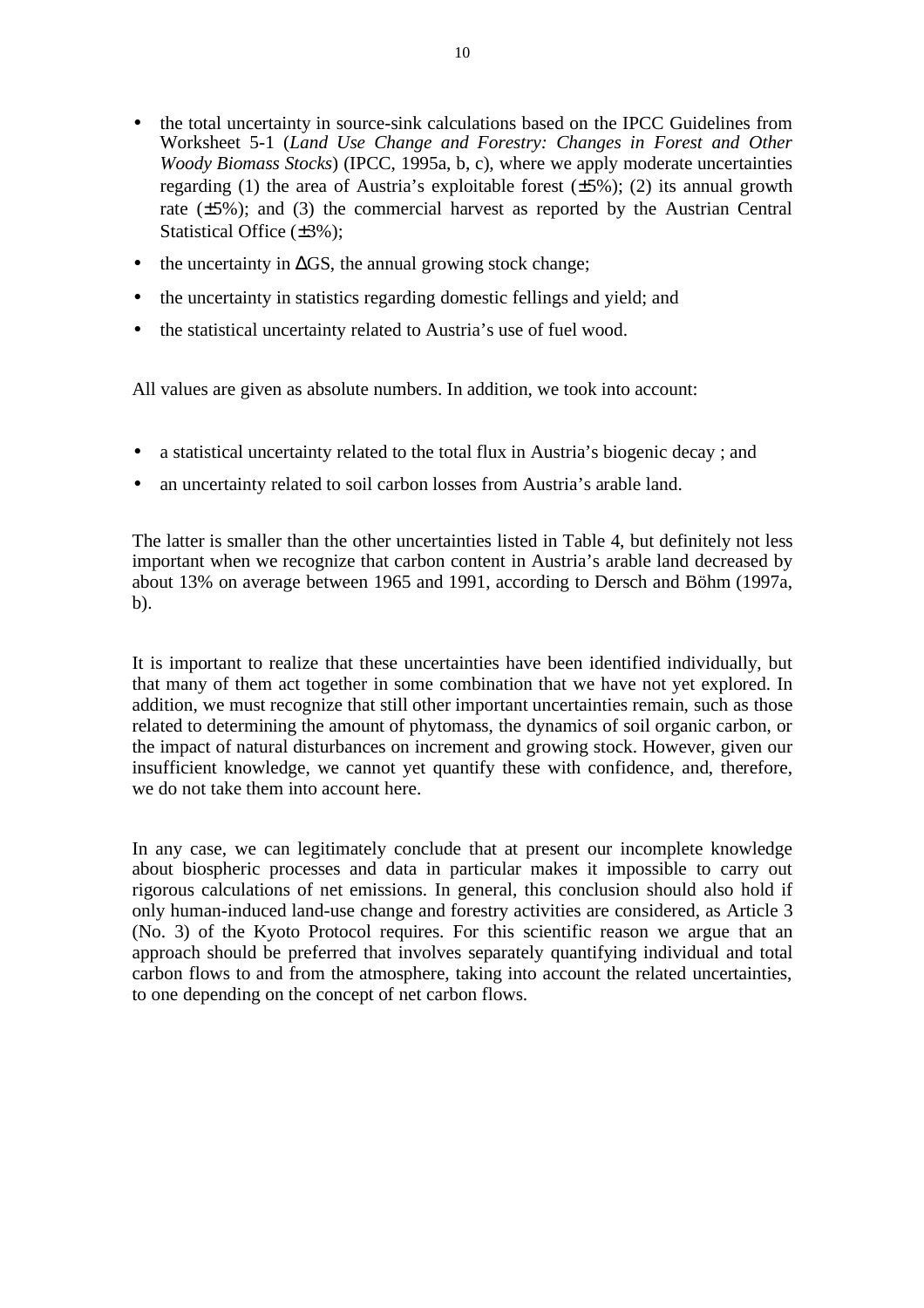### **4. Conclusions**

The foregoing discussion drew attention to five key issues that have bearing on Article 3 (Nos. 3 and 4) of the Kyoto Protocol. On the basis of this discussion, it seems that political intentions, rather than scientific principles, have determined some of the language contained in the Kyoto Protocol. We outlined a number of scientific problems that the modeling team encountered in developing a scenario for Austria, and that could possibly also hinder other countries in complying adequately with their commitments under Article 3 of the Protocol.

By contrast, some of the problems also fall partly or fully beyond the scientific competence of a single country and require international scientific agreement. The IPCC Guidelines (1995a, b, c; 1997a, b, c), developed to establish a common base for determining changes in sources and sinks, may serve this purpose. However, we must keep in mind that these guidelines were not designed to serve as a legal basis for compliance (Bolin, 1998). We therefore foresee the need to agree on a scientifically adequate methodology that permits compliance with the commitments under Article 3 of the Kyoto Protocol.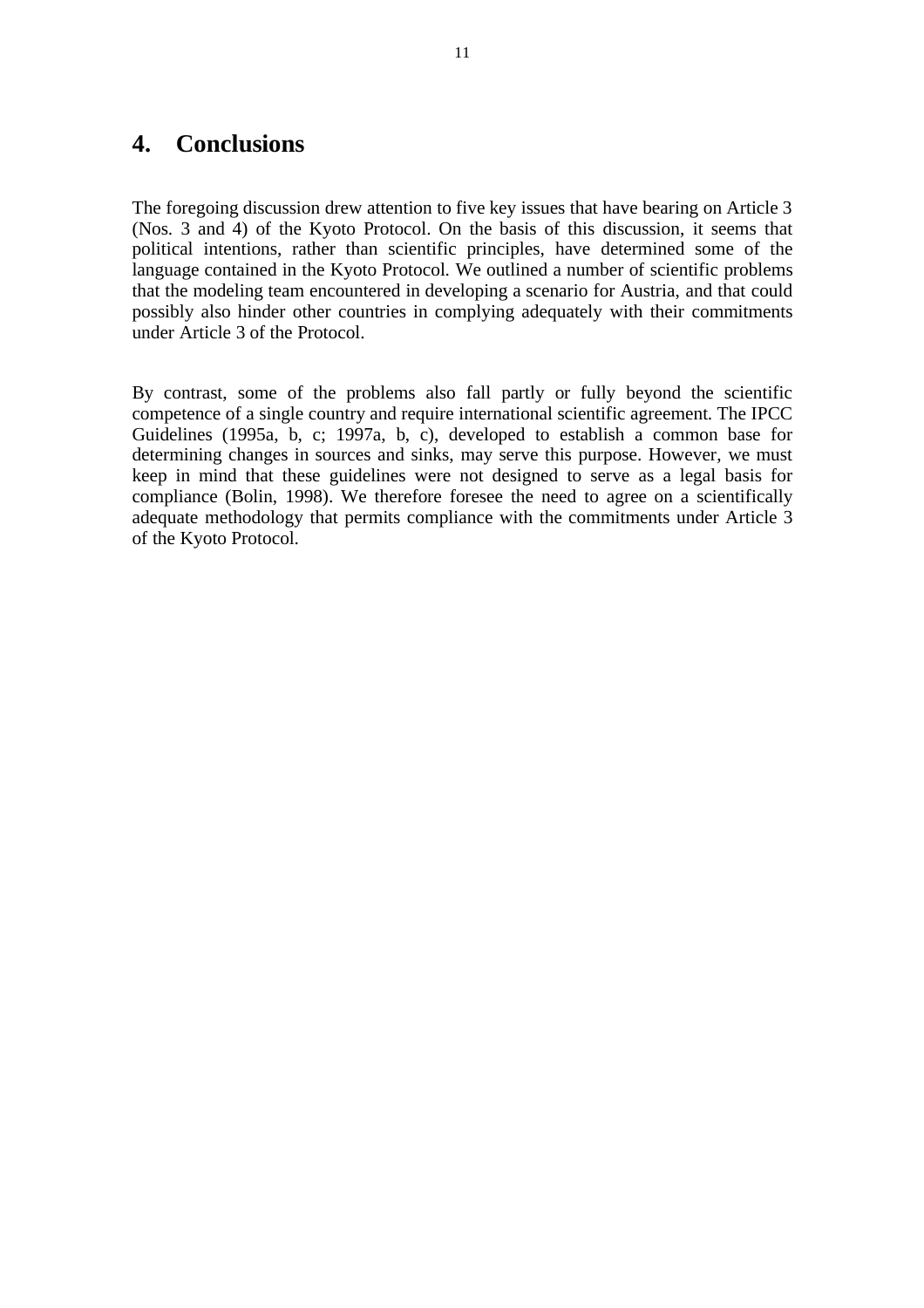#### **References**

- AIER, 1996: *Volkswirtschaftliche Datenbank: Energiebilanzen 1986–1994.* Austrian Institute of Economic Research, Vienna, Austria.
- Ajtay, G.L., P. Ketner, and P. Duvigneaud, 1979: Terrestrial primary production and phytomass. In: *The Global Carbon Cycle* [Bolin, B., E.T. Degens, S. Kempe, and P. Ketner (eds.)]. Scope 13, J. Wiley & Sons, Chichester, UK, 129–181.
- Bittermann, W., and S. Gerhold, 1995: Wirtschaftliche Aspekte und Holzbilanz. In: *Ökobilanz Wald 1995* [Austrian Central Statistical Office and Federal Forest Research Institute (eds.)]. Austrian Central Statistical Office, Vienna, Austria.
- Bolin, B., 1986: How much CO<sub>2</sub> will remain in the atmosphere? In: *The Greenhouse Effect*, *Climatic Change, and Ecosystems* [Bolin, B., B.R. Döös, J. Jäger, and R.A. Warrick (eds.)]. Scope 29, J. Wiley & Sons, Chichester, UK, 93–155.
- Bolin, B., 1998: The Kyoto negotiations on climate change: A science perspective. *Science*, **279**, 16 January 1998, 330–331.
- Bolin, B., E.T. Degens, P. Duvigneaud, and S. Kempe, 1979: The global biogeochemical carbon cycle. In: *The Global Carbon Cycle* [Bolin, B., E.T. Degens, S. Kempe, and P. Ketner (eds.)]. Scope 13, J. Wiley & Sons, Chichester, UK, 1–56.
- Budyko, M.I., and Y.A. Izrael, 1991: *Anthropogenic Climatic Change.* The University of Arizona Press, Tucson, USA.
- Dersch, G., and K. Böhm, 1997a: Beiträge des Bodenschutzes zum Schutz der Atmosphäre und des Weltklimas. In: *Bodenschutz in Österreich. Bodenzustand - Entwicklungstendenzen - Schutzmaßnahmen* [Blum, W.E.H., E. Klaghofer, A. Köchl, and P. Ruckenbauer (scientific management); Köchl, A. (project coordination)]. Federal Office and Research Center for Agriculture (BFL), Vienna, Austria, 411–432.
- Dersch, G., and K. Böhm, 1997b: Austrian agriculture's share in the emission of trace gases affecting the climate. *Die Bodenkultur*, **48**(2), 115–129.
- EEA, 1996: *Joint EMEP/CORINAIR Atmospheric Emission Inventory Guidebook.* European Environment Agency, Copenhagen, Denmark. In particular, for detailed information on the correspondence between SNAP 94 and IPCC source categories, see also: http://www.eea.dk/aegb/backgrou/coipg00.htm.
- FMAF, 1995: *Österreichischer Waldbericht 1994.* Federal Ministry of Agriculture and Forestry, Vienna, Austria.
- FMEYF, 1997: *Second National Climate Report of the Austrian Federal Government*. Austrian Federal Ministry of Environment, Youth and Family Affairs, Vienna, Austria.
- Granger Morgan, M., and H. Dowlatabadi, 1996: Learning from integrated assessment of climate change. In: *Climate Change: Integrating Science, Economics, and Policy* [Nakicenovic, N., W.D. Nordhaus, R. Richels, and F.L. Toth (eds.)]. Collaborative Paper CP-96-1, International Institute for Applied Systems Analysis, Laxenburg, Austria.
- Hampicke, U., 1980: The effect of the atmosphere-biosphere exchange on the global carbon cycle. *Experientia*, **36**, Birkhäuser Verlag, Basel, Switzerland, 776–781.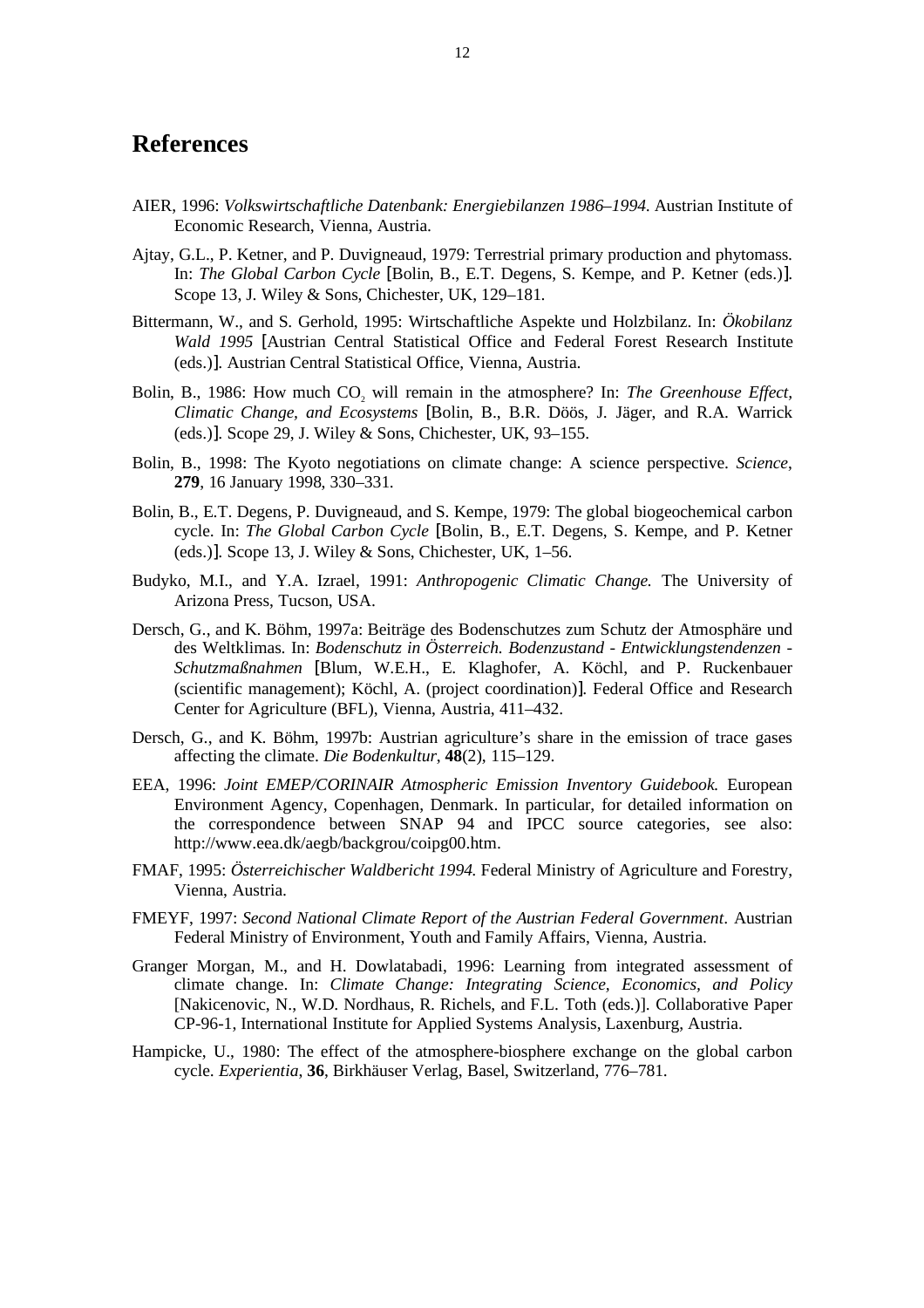- IGBP, 1993: Relating land use and global land-cover change: A proposal for an IGBP-HDP core project. In: *IGBP: Global Change* [Turner II, B.L., R.H. Moss, and D.L. Skole (eds.)]. IGBP Report, **24** (HDP Report, **5**).
- IGBP, 1995: Land-use and land-cover change: Science/research plan. In: *IGBP: Global Change* [Turner II, B.L., D.L. Skole, S. Sanderson, G. Fischer, L. Fresco, and R. Leemans]. IGBP Report, **35** (HDP Report, **7**).
- IIASA, 1997: *1997 Open Meeting of the Human Dimensions of Global Environmental Change Research Community.* International Institute for Applied Systems Analysis, Laxenburg, Austria, June 12–14, 1997.
- IIASA-WEC (International Institute for Applied Systems Analysis and World Energy Council), 1995: *Global Energy Perspectives to 2050 and Beyond.* WEC, London, UK.
- IPCC, 1995: *Climate Change 1994. Radiative Forcing of Climate Change and an Evaluation of the IPCC IS92 Emission Scenarios.* Reports of Working Groups I and III of the Intergovernmental Panel on Climate Change, Cambridge University Press, New York, USA.
- IPCC, 1995a, b, c: *IPCC Guidelines for National Greenhouse Gas Inventories. Volume 1: Reporting Instructions; Volume 2: Workbook; Volume 3: Reference Manual.* Intergovernmental Panel on Climate Change, Working Group I Technical Support Unit, Bracknell, UK.
- IPCC, 1997a, b, c: *Revised 1996 IPCC Guidelines for National Greenhouse Gas Inventories. Volume 1: Reporting Instructions; Volume 2: Workbook; Volume 3: Reference Manual.* Intergovernmental Panel on Climate Change, Working Group I Technical Support Unit, Bracknell, UK. Intergovernmental Panel on Climate Change, Working Group I Technical Support Unit, Bracknell, UK.
- Jenkinson, D.S., D.E. Adams, and A. Wild, 1991: Model estimates of  $CO<sub>2</sub>$  emissions from soil in response to global warming. *Nature*, **351**, 23 May 1991, 304–306.
- Jonas, M., 1997: *SystemAnalytical Assessment of the Carbon Balance in Austria. Final Report Part II: Dynamical Modeling.* Research Report OEFZS-A-4255 Rev., Austrian Research Centers Seibersdorf, Seibersdorf, Austria (reviewed version).
- Mayr, B., M. Sotoudeh, and A. Windsperger, 1997: *Application of ASPECT for the Dynamic Modeling of Carbon Fluxes.* Collaborative Research Report, Research Institute for Chemistry and the Environment, Vienna University of Technology, Vienna, Austria.
- Nakicenovic, N., S. Messner, P.V. Gilli, and R. Kurz, 1997: *An Energy-CO<sub>2</sub> Modeling Framework for Austria and Integration into European and Global Energy-CO<sub>2</sub> Models.* Final Report, International Institute for Applied Systems Analysis, Laxenburg, Austria.
- Olivier, J.G.J., A.F. Bowman, C.W.M. van der Maas, J.J.M. Berdowski, C. Veldt, J.P.J. Bloos, A.J.H. Visschedijk, P.Y.J. Zandveld, and J.L. Haverlag, 1996: *Description of EDGAR Version 2.0: A Set of Global Emission Inventories of Greenhouse Gases and Ozonedepleting Substances for all Anthropogenic and Most Natural Sources on a Per Country* Basis and on  $1^{\circ}x1^{\circ}$  grid. RIVM Report No. 771060 002, National Institute of Public Health and the Environment, Bilthoven, The Netherlands.
- Raich, J.W. and W.H. Schlesinger, 1992: The global carbon dioxide flux in soil respiration and ist relationship to vegetation and climate. *Tellus*, **44B**, 81–99.
- Rotmans, J., and K. Vrieze, 1996a: Preface: Integrated assessment section. *Environmental Modeling & Assessment*, **1**(1/2).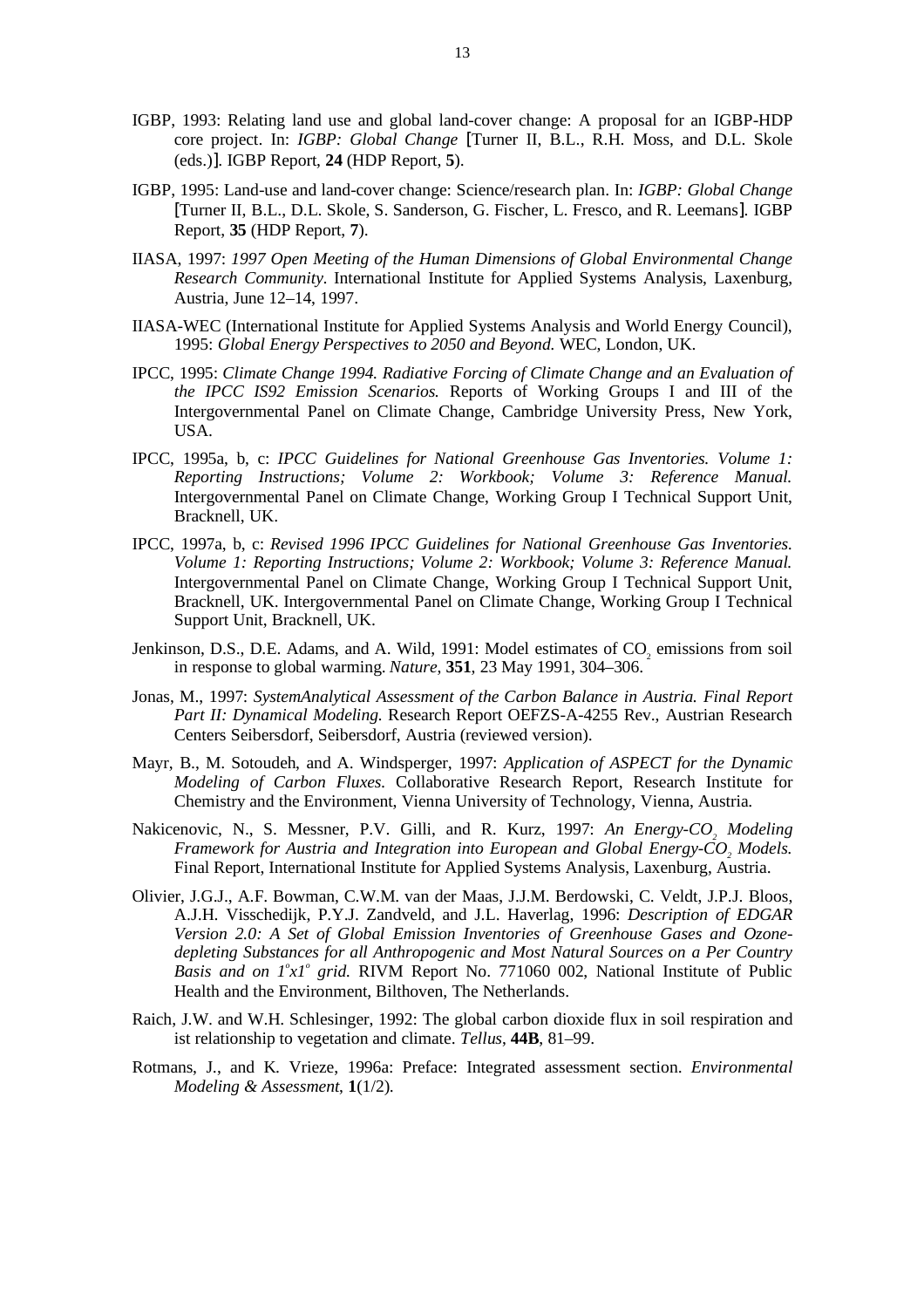- Rotmans, J., and M.v. Asselt, 1996b: Integrated assessment: A growing child on its way to maturity. *Climatic Change*, **34**(3–4), 327–336.
- Schidler, S., 1998: *Kohlenstoffbilanzmodell für Österreich: Datengrundlage und Bewertung aus ökologischer Sicht — Biosphäre.* Diploma Thesis, University of Vienna and Vienna University of Technology, Vienna, Austria.
- Schieler, K., R. Büchsenmeister, and K. Schadauer, 1996: *Österreichische Forstinventur: Ergebnisse 1986/90.* FBVA Berichte 92/1995, Federal Forest Research Centre, Vienna, Austria.
- Steinlechner, E., H. Berghold, F.M. Cate, G. Jungmeier, J. Spitzer, Ch. Wutzl, 1994: *Möglichkeiten der Vermeidung und Nutzung anthropogener Methanemissionen.* Final Report, Joanneum Research, Institute for Environmental Geology and Ecosystems Research, Graz, Austria.
- UN, 1992: *The UN-ECE/FAO 1990 Forest Resource Assessment. Vol. 1: General Forest Resource Information.* United Nations, New York, NY.
- UNFCCC, 1997: *Kyoto Protocol to the United Nations Framework Convention on Climate Change.* Document FCCC/CP/1997/L.7/Add.1, 10 December 1997, available via the Internet: http://unfccc.de/fccc/docs/cop3/l07a01.pdf.
- UNFCCC, 1998: *Report of the Conference of the Parties on its Third Session, Held at Kyoto from 1 to 11 December 1997. Addendum. Part Two: Action Taken by the Conference of the Parties at its Third Session.* Document FCCC/CP/1997/7/Add.1, 18 March 1998, available *via* the Internet: http://unfccc.de/.
- van Asselt, M.B.A., A.H.W. Beusen, and H.B.M. Hilderink, 1996: Uncertainty in integrated assessment: A social scientific perspective. *Environmental Modeling & Assessment*, **1**, 71–90.
- Winiwarter, W., H. Haberl, and D. Simpson, 1998: On the boundary between man-made and natural emissions: Problems in defining European ecosystems. (Submitted to *J. Geophys. Res.*).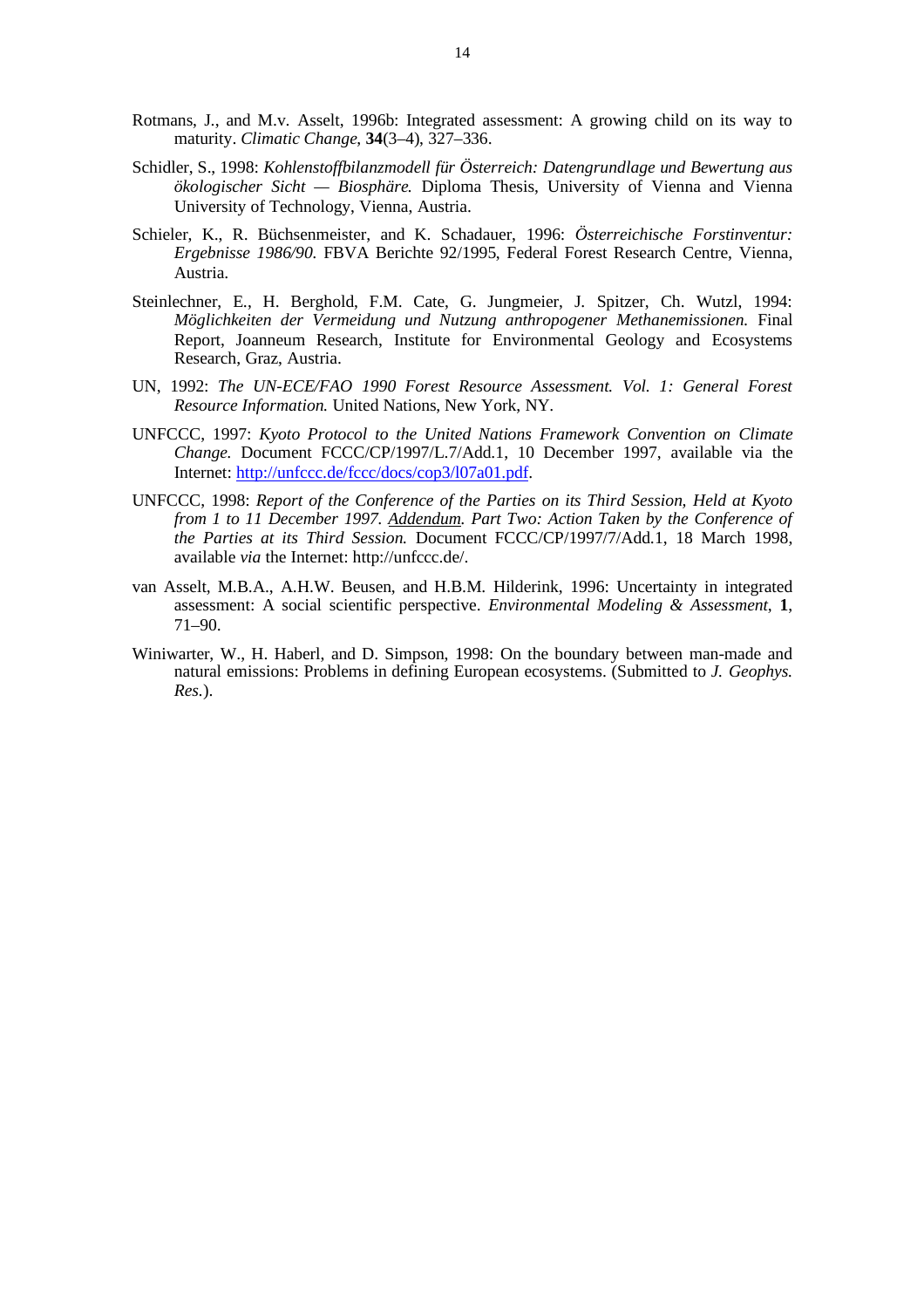# **Figures**

**Fig. 1.** Aggregated ACBM structure and carbon flow overview chart of Austria. Biomass-relevant industries (wood and food & feed sectors) are treated separately within the technosphere module, thus making it possible to establish appropriate links to the forestry and agriculture module.



Source: Jonas (1997)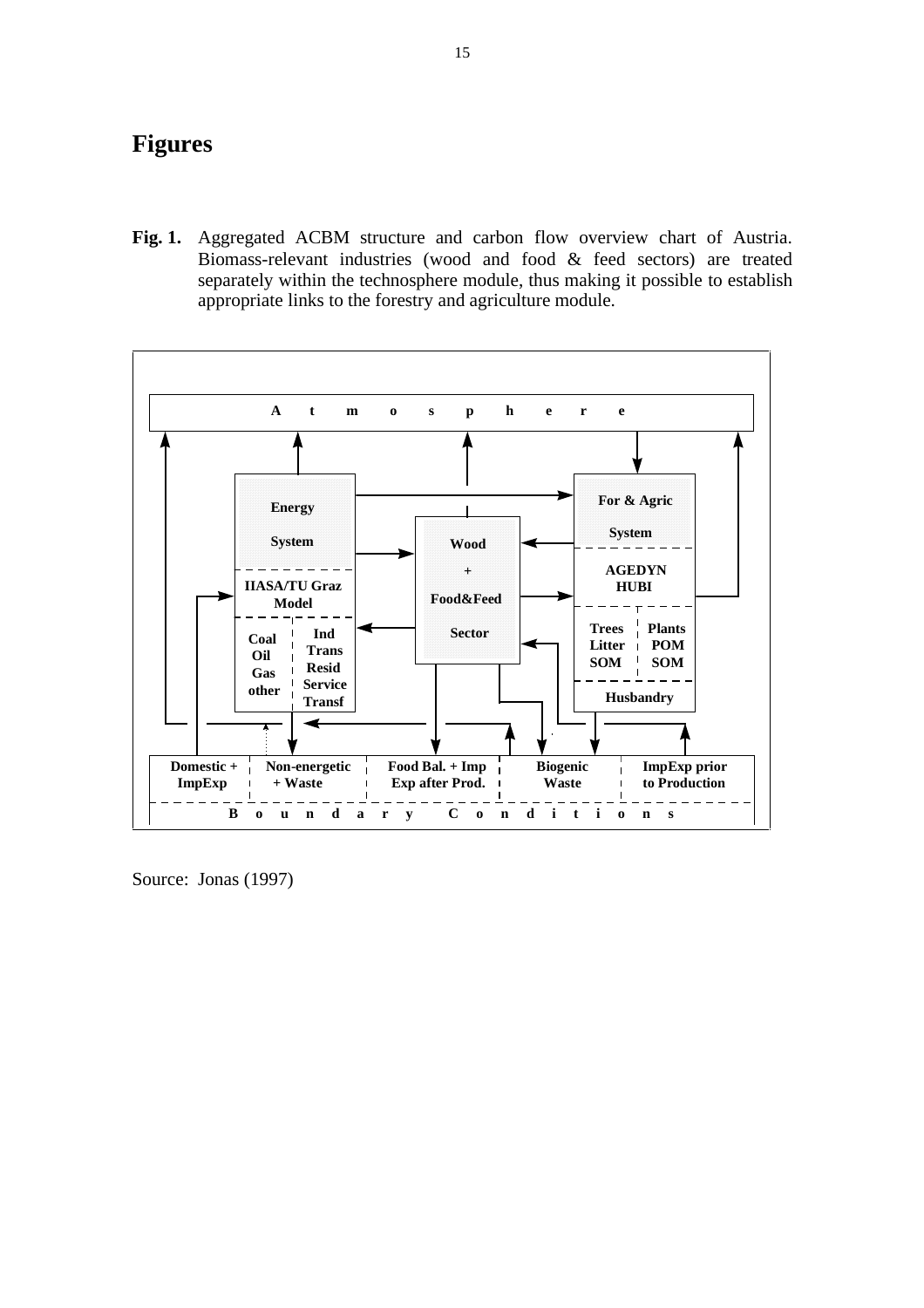

Fig. 2. Consistent LUC database for Austria (in 10<sup>6</sup> ha): 1960–1990.

Source: Schidler (1998)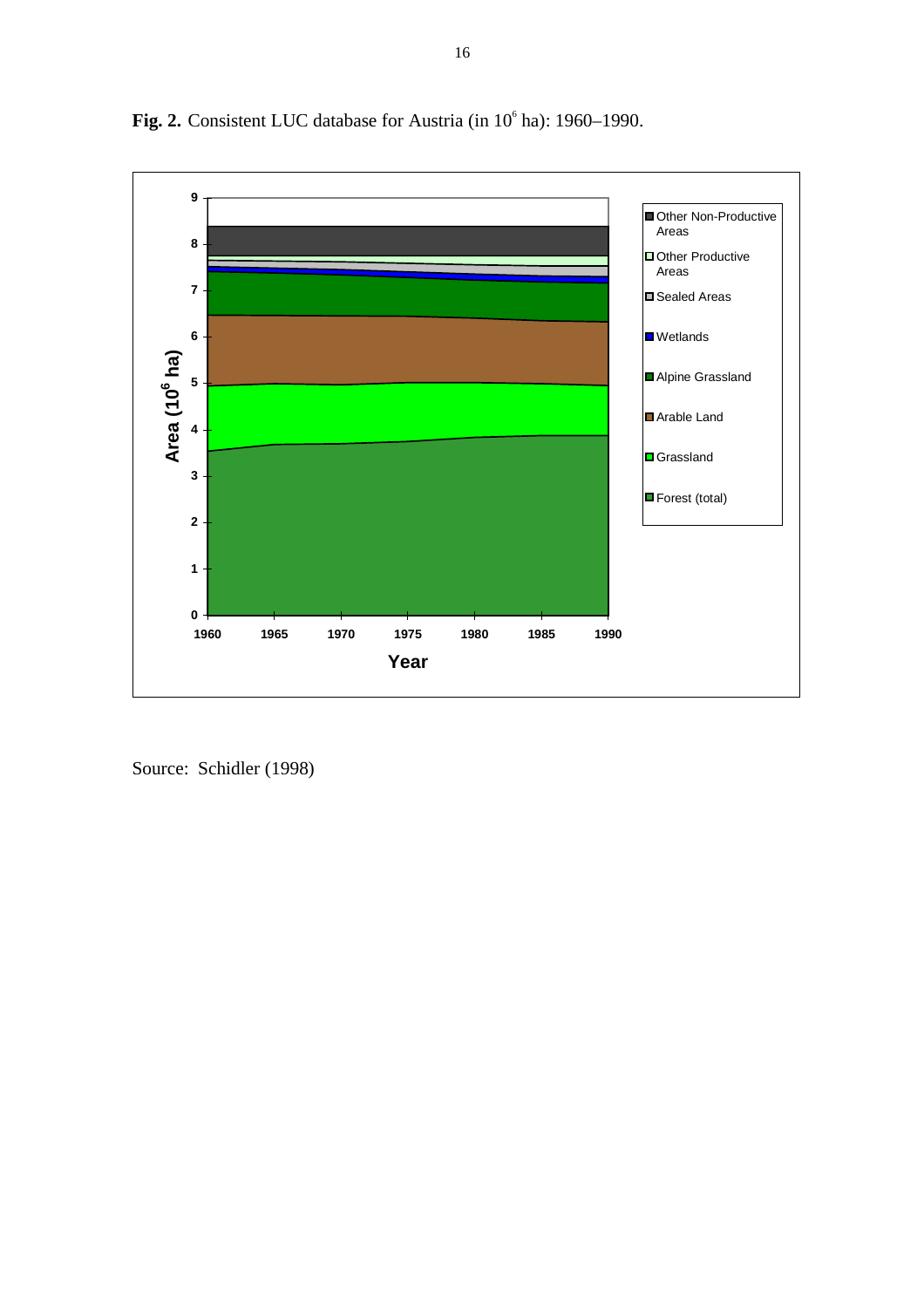

**Fig. 3.** Detailed structure of carbon pools in the agriculture module.

Explanatory key:

| $AL = Arable Land$ | $Hum = Humus$                |
|--------------------|------------------------------|
| $Mw = Meadows$     | POM = Primary Organic Matter |
| $Ps =$ Pastures    | $SOM = Soil$ Organic Matter  |
| $Husb = Husbandry$ |                              |

Source: Jonas (1997)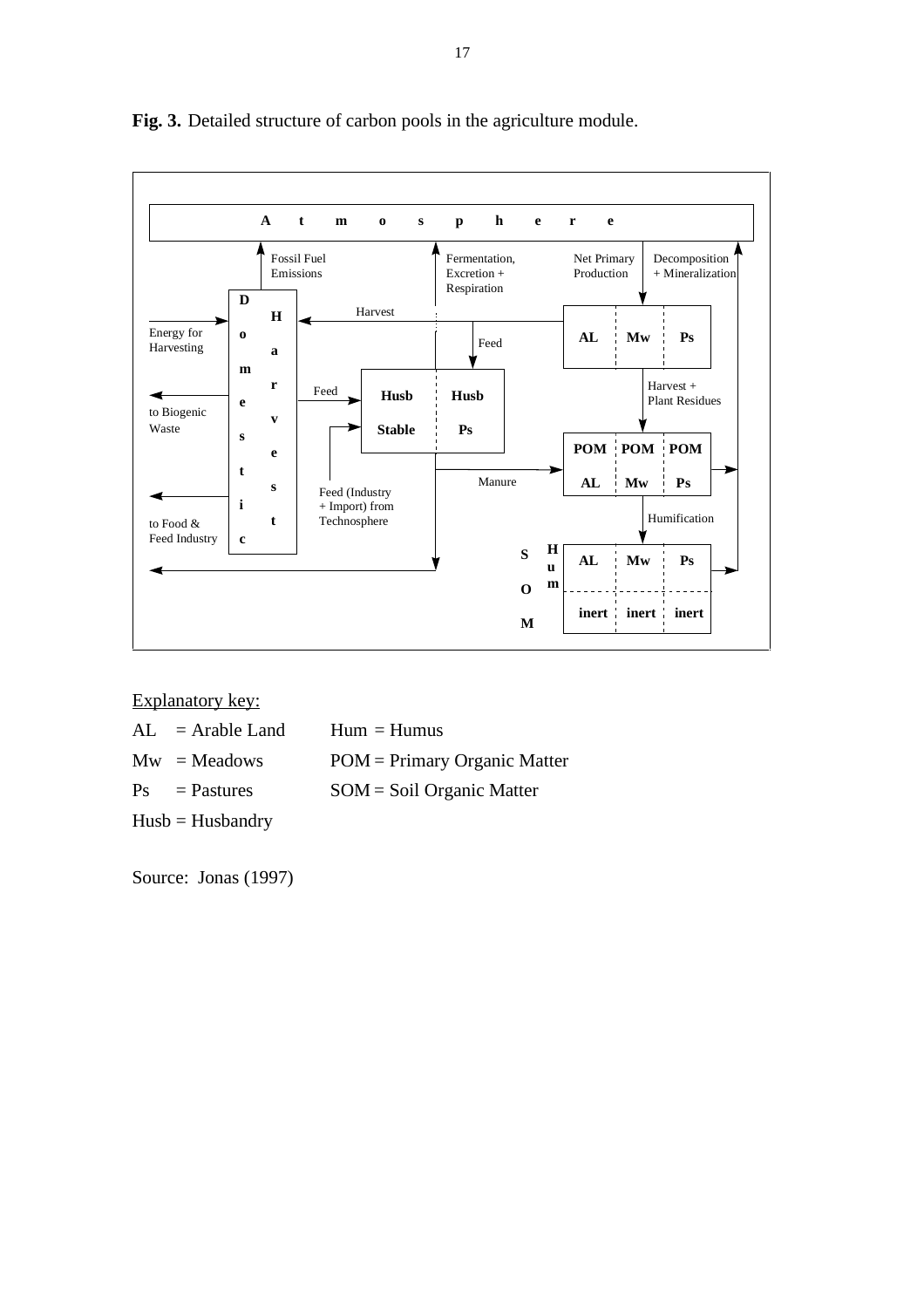**Fig. 4a.** Austria's atmospheric carbon balance 1990–2050 according to the Reference Scenario (see Table 3): Inflows versus total outflow.



**Fig. 4b.** Austria's atmospheric carbon balance 1990–2050 according to the Reference Scenario (see Table 3): Outflows versus total inflow.



Source for Figures 4a & 4b: Jonas (1997)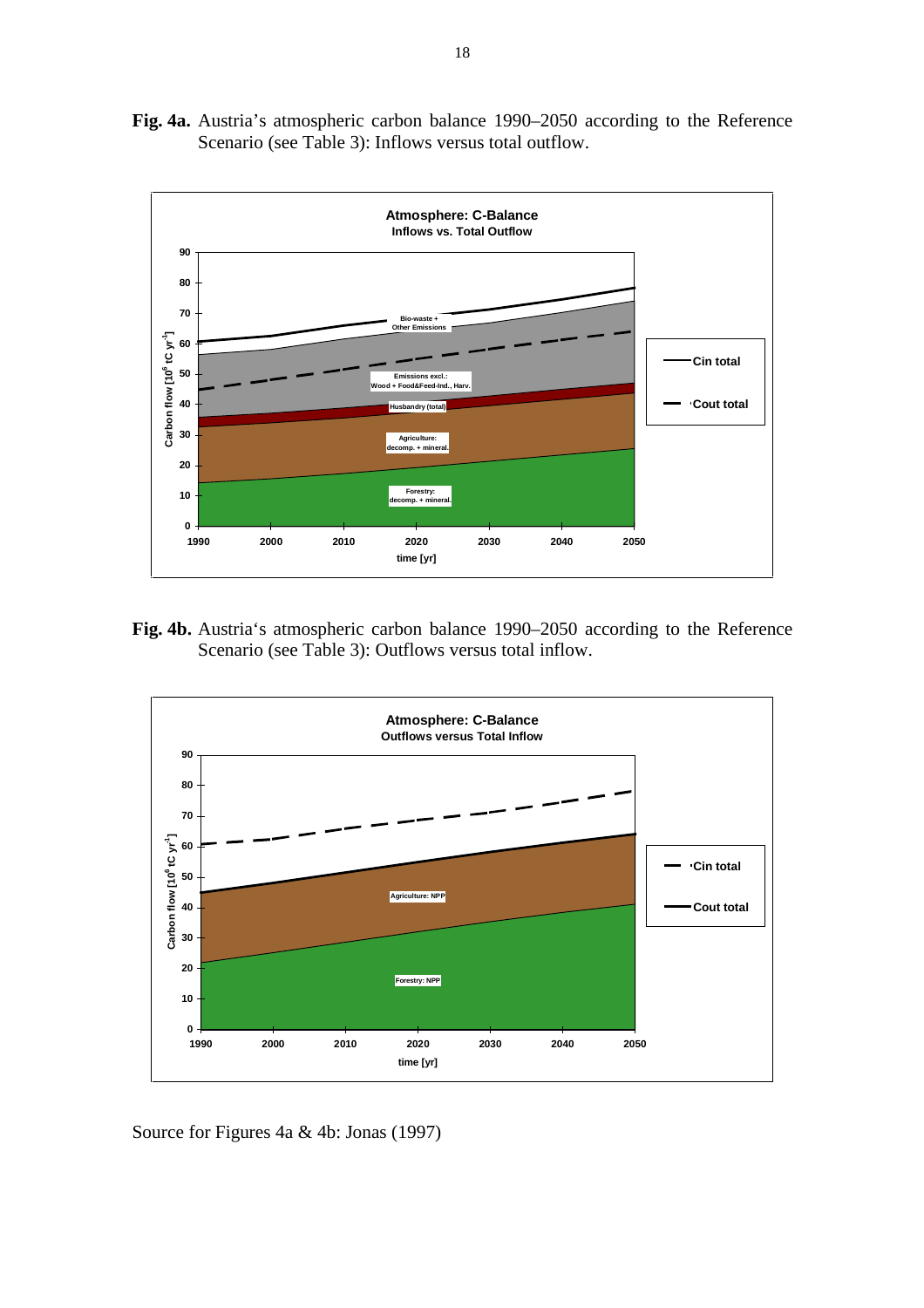# **Tables**

| <b>Table 1.</b> Carbon-relevant human activities, pools, fluxes and feedbacks of importance to |  |  |
|------------------------------------------------------------------------------------------------|--|--|
| Austria until 2100.                                                                            |  |  |

| To be considered                                    | because of                               | <b>Relevant or</b><br>characteristic<br>(average) time scale |
|-----------------------------------------------------|------------------------------------------|--------------------------------------------------------------|
|                                                     |                                          | involved                                                     |
| activities<br>Anthropog.                            | Fossil fuel use                          | Anthropog. controllable;                                     |
| related to energy use in<br>form of fossil fuels, C | Biomass use                              | typical<br>time scale<br>for                                 |
| storage and substitution                            | Use of other renewables                  | accounting: $\approx 1$ yr                                   |
| Terrestrial biosphere                               | C-relevant pools<br>and/or<br>fluxes:    |                                                              |
|                                                     | Forest and forest soils                  | $\geq 1$ yr $\geq 100$ yrs                                   |
|                                                     | Grassland soils                          | typical range of litter and                                  |
|                                                     | Arable land soils                        | soil pool turnover times                                     |
| Anthropog. activities or                            | Forest management                        | Anthropog. controllable;                                     |
| processes related to land-<br>use/cover             | Land conversion                          | typical time<br>for<br>scale                                 |
|                                                     | Soil degradation (humus<br>$\mathcal{C}$ | accounting:                                                  |
|                                                     |                                          | $\approx 1$ yr $\geq 5$ yrs                                  |
| Global feedbacks                                    | CO <sub>2</sub> fertilization            | Still subject to scientific                                  |
|                                                     | Temperature increase                     | clarification;<br>small-scale<br>experimental<br>studies     |
|                                                     | Nitrogen fertilization                   | suggest time scales of                                       |
|                                                     |                                          | $\geq 1$ yr $\geq 10$ yrs                                    |
|                                                     |                                          | and beyond for noticeable<br>feedbacks                       |

Sources: Atjay et al*.* (1979), Bolin et al*.* (1979), Hampicke (1980), Bolin (1986), Budyko and Izrael (1991), Jenkinson et al. (1991), Raich and Schlesinger (1992), IPCC (1995)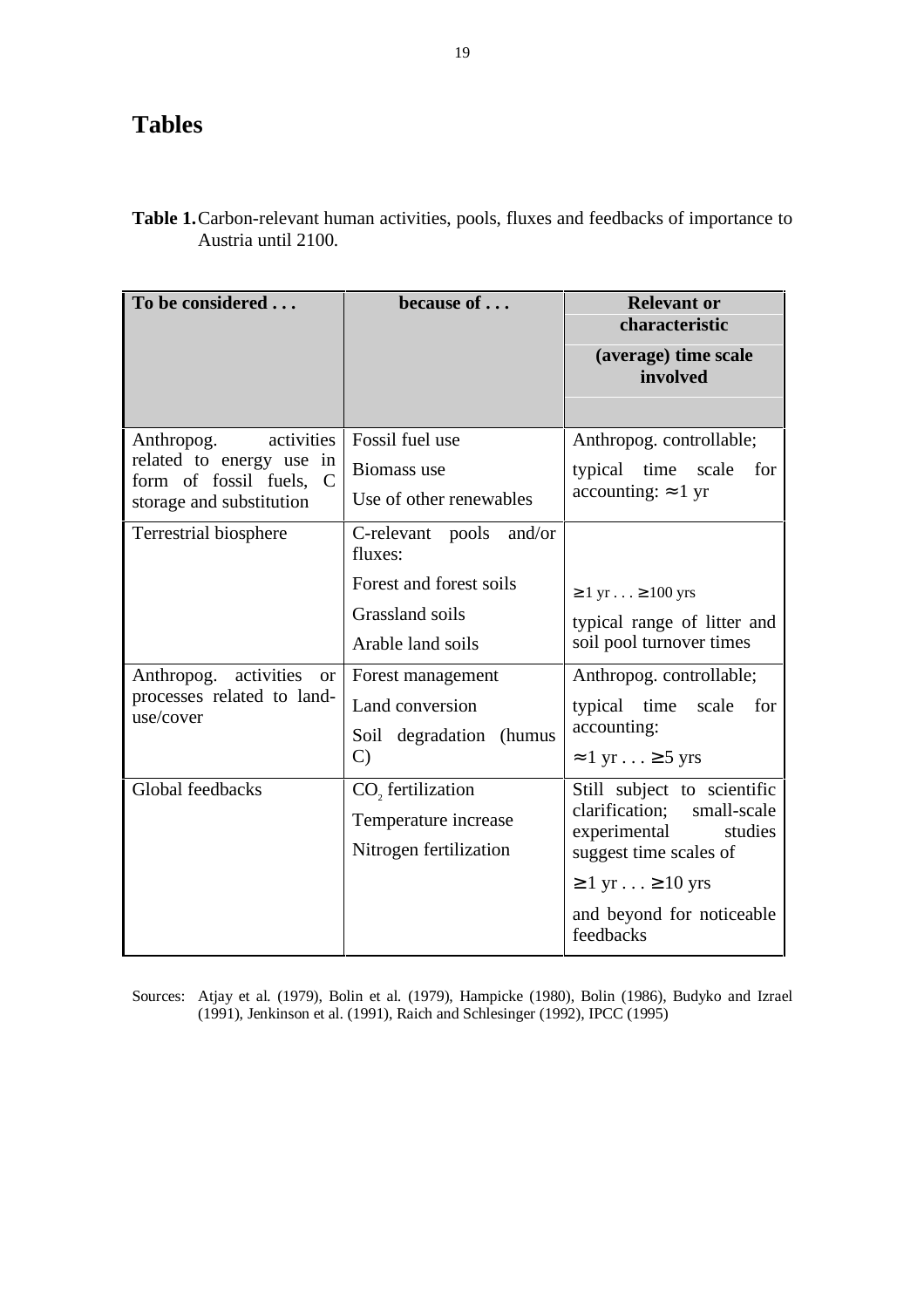**Table 2.** Carbon balance of Austria's biosphere (forestry and agriculture) for 1990. The sink strength of Austria's exploitable forest represents a conservative estimate and a total sink strength, which is not yet limited to afforestation, reforestation, and deforestation<sup>15</sup>

| 1990 Carbon Balance of Austria's Biosphere <sup>®</sup><br>(Forestry <sup>b,c</sup> and Agriculture) |        |    |  |
|------------------------------------------------------------------------------------------------------|--------|----|--|
| <b>Value</b><br><b>Flows to and from Austria's Biosphere System</b><br>$10^6$ tC yr <sup>-1</sup>    |        |    |  |
| <b>Into the Biosphere System</b>                                                                     |        |    |  |
| Photosynthesis                                                                                       | 44.9   |    |  |
| Fossil fuel input for harvesting                                                                     | 0.2    |    |  |
| Feed to husbandry                                                                                    | 0.8    | D  |  |
| <b>Total</b>                                                                                         | 45.9   | E  |  |
| Out of the Biosphere System                                                                          |        | F. |  |
| Decomposition, mineralization, husbandry, emissions due to                                           | 36.0   |    |  |
| harvesting                                                                                           |        | T  |  |
| Harvest (uncorrected in case of forest harvest)                                                      | 4.6    |    |  |
| Biogenic waste (agriculture)                                                                         | 0.5    |    |  |
| <b>Total</b>                                                                                         | 41.1   |    |  |
| <b>Sink Strength</b>                                                                                 |        | D  |  |
| Exploitable forest sink strength                                                                     | 5.0    | E  |  |
| Sink strength of agricultural soils (arable land, pastures)                                          | $-0.2$ | F. |  |
| <b>Total</b><br>4.8                                                                                  |        |    |  |

<sup>a</sup> Here *biosphere* is defined to include forestry and agriculture. This definition is an unconventional one and deviates from widely accepted standard definitions.

- <sup>b</sup> Note that the term *forestry* refers to Austria's exploitable forest.
- $\degree$  The conversion factor underlying this table to calculate in particular wood carbon contents (in tC) and total tree biomass (in tC) from usable stem wood (in  $m^3$  o.b.) is 0.28. The revised conversion factor is 0.36.

Source: Jonas (1997)

<sup>&</sup>lt;sup>15</sup> See Jonas (1997) for the complete set of simplifications, model restrictions and modeling assumptions.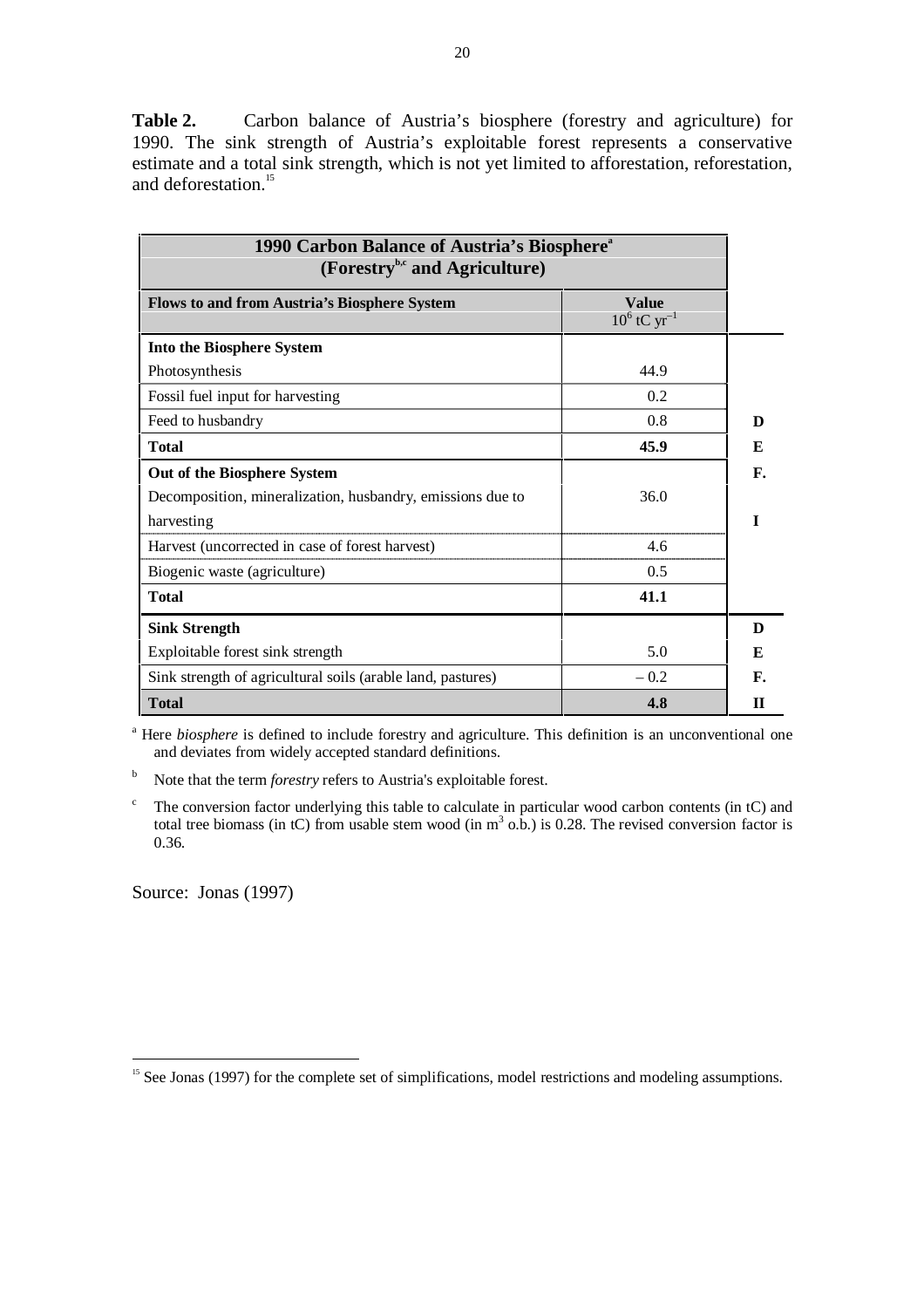**Table 3.** Description of the Reference Scenario for Austria, as implemented in the present version of the ACBM. The term *Reference Scenario* is a generic term and includes: (1) a reference scenario for the energy system, as already defined by Nakicenovic et al. (1997); and (2) a scenario that keeps current (1990) land-use/cover conditions constant into the future for the remainder of the ACBM.

|                                                                                                                                                                                                                                                                                                                                                                                                                                                                                                                                                                                                                                                                                                                                                               | <b>Technosphere</b>                                                                                                                                                                                                                                                                                                                                                                                                                                                                                                                                                                                                                                                                                                                                                                                            | <b>Biosphere</b>                                                                                                                                                                                                                                                                                                                                                                                                                                                                                                                                                                                                                                                           |                                                                                                                                                                                                                                                                                                                                                                                                                                                                                                                                                                                                                                                                                  |                                                                                                                                                                                                                                                                                                                                                                                                                                                                                                                                                                                                                              |
|---------------------------------------------------------------------------------------------------------------------------------------------------------------------------------------------------------------------------------------------------------------------------------------------------------------------------------------------------------------------------------------------------------------------------------------------------------------------------------------------------------------------------------------------------------------------------------------------------------------------------------------------------------------------------------------------------------------------------------------------------------------|----------------------------------------------------------------------------------------------------------------------------------------------------------------------------------------------------------------------------------------------------------------------------------------------------------------------------------------------------------------------------------------------------------------------------------------------------------------------------------------------------------------------------------------------------------------------------------------------------------------------------------------------------------------------------------------------------------------------------------------------------------------------------------------------------------------|----------------------------------------------------------------------------------------------------------------------------------------------------------------------------------------------------------------------------------------------------------------------------------------------------------------------------------------------------------------------------------------------------------------------------------------------------------------------------------------------------------------------------------------------------------------------------------------------------------------------------------------------------------------------------|----------------------------------------------------------------------------------------------------------------------------------------------------------------------------------------------------------------------------------------------------------------------------------------------------------------------------------------------------------------------------------------------------------------------------------------------------------------------------------------------------------------------------------------------------------------------------------------------------------------------------------------------------------------------------------|------------------------------------------------------------------------------------------------------------------------------------------------------------------------------------------------------------------------------------------------------------------------------------------------------------------------------------------------------------------------------------------------------------------------------------------------------------------------------------------------------------------------------------------------------------------------------------------------------------------------------|
| land-use/cover conditions of the biosphere (see right).                                                                                                                                                                                                                                                                                                                                                                                                                                                                                                                                                                                                                                                                                                       | model). Austria's wood and food & feed sectors are not yet dynamic and reflect current                                                                                                                                                                                                                                                                                                                                                                                                                                                                                                                                                                                                                                                                                                                         | The energy system follows the reference scenario defined by Nakicenovic et al. $(1997)$ Agriculture and forestry follow current (1990) land-<br>for application of their <i>Energy-CO</i> , <i>Modeling Framework for Austria</i> (IIASA/TU Graz use/cover conditions into the future.                                                                                                                                                                                                                                                                                                                                                                                     |                                                                                                                                                                                                                                                                                                                                                                                                                                                                                                                                                                                                                                                                                  |                                                                                                                                                                                                                                                                                                                                                                                                                                                                                                                                                                                                                              |
| <b>Wood Industry</b> <sup>a</sup><br><b>Energy System</b><br>Food & feed Industry                                                                                                                                                                                                                                                                                                                                                                                                                                                                                                                                                                                                                                                                             |                                                                                                                                                                                                                                                                                                                                                                                                                                                                                                                                                                                                                                                                                                                                                                                                                | <b>Product (long)<sup>a</sup></b><br><b>Product (short)</b>                                                                                                                                                                                                                                                                                                                                                                                                                                                                                                                                                                                                                | <b>Agriculture</b>                                                                                                                                                                                                                                                                                                                                                                                                                                                                                                                                                                                                                                                               | Forestry                                                                                                                                                                                                                                                                                                                                                                                                                                                                                                                                                                                                                     |
| based on Scenario A1 (selected<br>region: Western Europe) of the global<br>IIASA-WEC study (IIASA-WEC,<br>for $1990-2050$ ; scenario<br>1995)<br>represents a future designed around<br>ambitiously high rates of economic<br>growth and technological progress<br>average per capita GDP growth rate<br>of 1.62% $yr^{-1}$ between 1990 and 2050<br>(Western Europe: $1.73\%$ yr <sup>-1</sup> )<br>increase in Austria's population by<br>0.11% $yr^{-1}$ , i.e., from 7.71 $*$ 10 <sup>6</sup> hd in<br>1990 to 8.22 * 10 <sup>6</sup> hd in 2050<br>(Western Europe: $0.22\%$ yr <sup>-1</sup> )<br>world market prices of globally traded<br>energy carriers derived from the<br>IIASA-WEC study; domestic fossil<br>energy supply continues to decrease | final energy demand follows overall<br>$\overline{\phantom{m}}$<br>trends in agreement with the<br>IIASA/TU Graz reference scenario<br>(see left) for the industrial sector<br>[fuels (total): $-0.49\%$ yr <sup>-1</sup> ; electricity:<br>$0.18\% \text{ yr}^{-1}$ ]<br>constant <i>domestic</i> fellings<br>input<br>[corrected to satisfy mean<br>vield<br>statistics of the Austrian Central<br>Statistical Office for 1989–1991: cf.<br>Jonas (1997), Table 2.2-6]<br>for<br>biomass<br>variable<br>energy<br>[corrected for 1990 to overcome both:<br>(1) considerable inconsistencies in the<br>statistics of the Austrian Institute of<br>Economic Research and the Austrian<br>Central Statistical Office and (2) a not<br>(yet) perfect tuning of the IIASA/TU<br>Graz model in the context of this | constant domestic production of long-<br>lived wood products [tuned to satisfy<br>1989-1991 average conditions; cf.<br>Jonas (1997), Table 2.4-2]<br>production and decay of long-lived<br>products in the past is assumed to be<br>the same and comparable to their<br>today's production and decay, that is,<br>a time-dependent decay effect is not<br>considered here [cf. Jonas (1997),<br>Appendix $II$ ]<br>biogenic waste of short-lived wood<br>and food & feed products is assumed<br>to happen quasi instantaneously, that<br>is, a time-dependent decay effect is<br>not considered here<br>contrary to the IIASA/TU Graz<br>reference scenario (see left), an | land-use/cover pattern as of 1990 [cf.<br>Jonas (1997), Appendices I and III]<br>assumed to be the same for the future<br>calculating changes in the amount of<br>humus carbon requires to take past<br>land-use/cover into account:<br>arable land: Austria's arable land as of<br>1990 combined with surrogate land-<br>use conditions as of 1950 and tuned to<br>comply with total loss of humus<br>carbon acc. to Dersch and Böhm<br>(1997a, b) and with surrogate changes<br>in land-use conditions until 1990<br>meadows: humus carbon pool tuned to<br>stay constant under 1990 harvest<br>conditions because of not readily<br>available long-term measurement<br>series | land-use/cover pattern as of 1990<br>[cf. Jonas $(1997)$ , Appendix I]<br>assumed to be the same for the<br>future<br>focus on Austria's exploitable<br>forest, excluding pre-commercial<br>thinning<br>calculating changes in living<br>biomass, litter and soil carbon<br>requires to take past forest<br>growth into account: AGEDYN,<br>forest growth<br>model<br>the<br>implemented, is tuned to comply<br>with monitored forest growth<br>forest<br>between<br>the<br>two<br>1981/85<br>inventories<br>and<br>1986/90; earlier start of forest<br>growth model desirable, but not<br>possible of not readily available |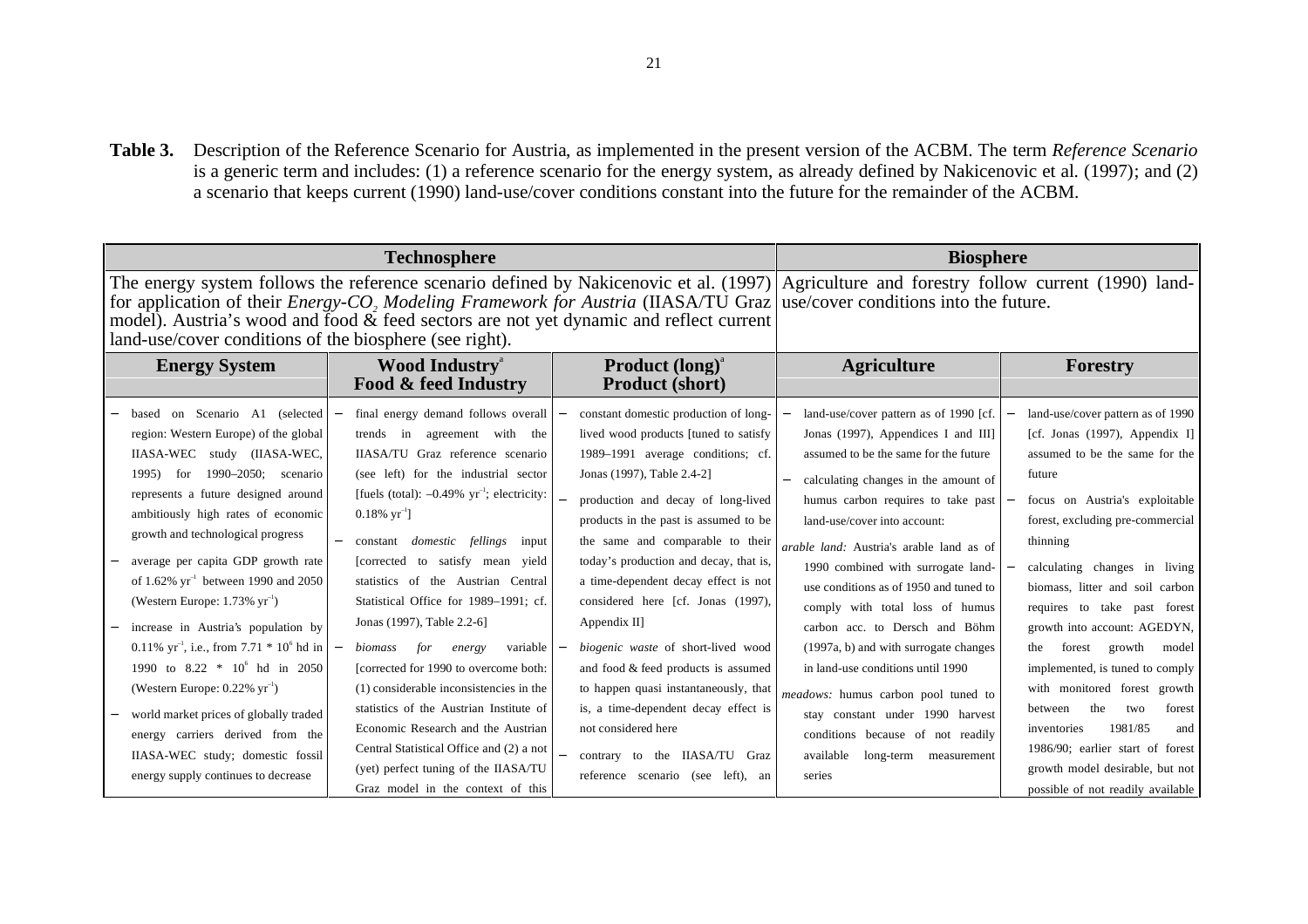| decrease in final energy intensity by<br>1.39% $yr^{-1}$ between 1990 and 2050,<br>relative to 1990 (Western Europe:<br>$1.43\%$ yr <sup>-1</sup> )<br>efficiency improvements mainly in<br>residential/commercial<br>and<br>the<br>industrial sector and in the energy<br>conversion sector; new technologies<br>and their learning curves based on<br>Scenario A1 of the IIASA-WEC | study; cf. Jonas (1997), Table $2.4-1$ <sup>b</sup><br>net import of biomass (prior to<br>production) may change to implicitly<br>take care of changes in simulated<br>future <i>biomass for energy</i> , which is<br>not constrained to stay constant | increase in Austria's population<br>[which, in turn, is connected with the<br>of<br>food<br>required<br>amount<br>domestically; cf. Jonas (1997), Table<br>2.4-6] is not considered $\epsilon$ | pastures: Austria's pastures as of 1990<br>combined<br>with<br>cattle<br>grazing<br>conditions as of 1950 and tuned to $\vert$ =<br>comply with net changes in animal<br>density until 1990<br>HUBI, the carbon balance model<br>implemented, has not yet been tested<br>aimed to reflect Austrian soil, climate<br>and management conditions and,<br>therefore, still reflects East German | fellings data from earlier forest<br>inventories<br>the Leslie matrix formalism<br>determining future forest growth<br>employs simplifying conditions<br>beyond those of constant future<br>land use, the most important of<br>which is the use of equal total<br>mortalities throughout all age<br>classes |
|--------------------------------------------------------------------------------------------------------------------------------------------------------------------------------------------------------------------------------------------------------------------------------------------------------------------------------------------------------------------------------------|--------------------------------------------------------------------------------------------------------------------------------------------------------------------------------------------------------------------------------------------------------|------------------------------------------------------------------------------------------------------------------------------------------------------------------------------------------------|---------------------------------------------------------------------------------------------------------------------------------------------------------------------------------------------------------------------------------------------------------------------------------------------------------------------------------------------------------------------------------------------|-------------------------------------------------------------------------------------------------------------------------------------------------------------------------------------------------------------------------------------------------------------------------------------------------------------|
| study<br>300 PJ potentially available from<br>biomass until 2020; another 100 PJ<br>until 2050<br>increase in hydropower from 110 PJ                                                                                                                                                                                                                                                 |                                                                                                                                                                                                                                                        |                                                                                                                                                                                                | $climate$ and management $\Box$<br>soil.<br>conditions in its carbon exchange<br>coefficients                                                                                                                                                                                                                                                                                               | the conversion factor used for<br>calculating total tree biomass (in<br>tC) from usable stem wood (in<br>$m^3$ o.b.) is $0.28^d$<br>a CO <sub>2</sub> -induced growth effect is                                                                                                                             |
| in 1990 to 195 PJ in 2050, assuming<br>utilization of all technically and<br>economically feasible hydropower<br>potentials until 2050<br>increase in other renewable energy<br>options (wind, photovoltaics, solar),<br>but total contribution marginal                                                                                                                             |                                                                                                                                                                                                                                                        |                                                                                                                                                                                                |                                                                                                                                                                                                                                                                                                                                                                                             | not yet taken into account                                                                                                                                                                                                                                                                                  |

<sup>a</sup> Conversion steps used here (and consistent with a conversion factor = 0.28; see also remark (d) to calculate wood carbon contents: from m<sup>3</sup> o.b. into m<sup>3</sup> u.b. by multiplying with 0.8; from  $m<sup>3</sup>$  u.b. into tC usable stem wood by multiplying with 0.20, respectively.

 $b$  Here it is hoped that this correction also holds for projections into the future.

 $c<sup>c</sup>$  An increase in Austria's population is not taken into consideration here for several reasons: (1) the resulting effect in the model's response would be small; (2) a degree of model sophistication that does not yet exist would be assumed; and (3) consistency with the aggregated framework of Austria's wood sector.

 $d$  This conversion factor was used at the time of modeling. The revised conversion factor is 0.36. Source: Jonas (1997)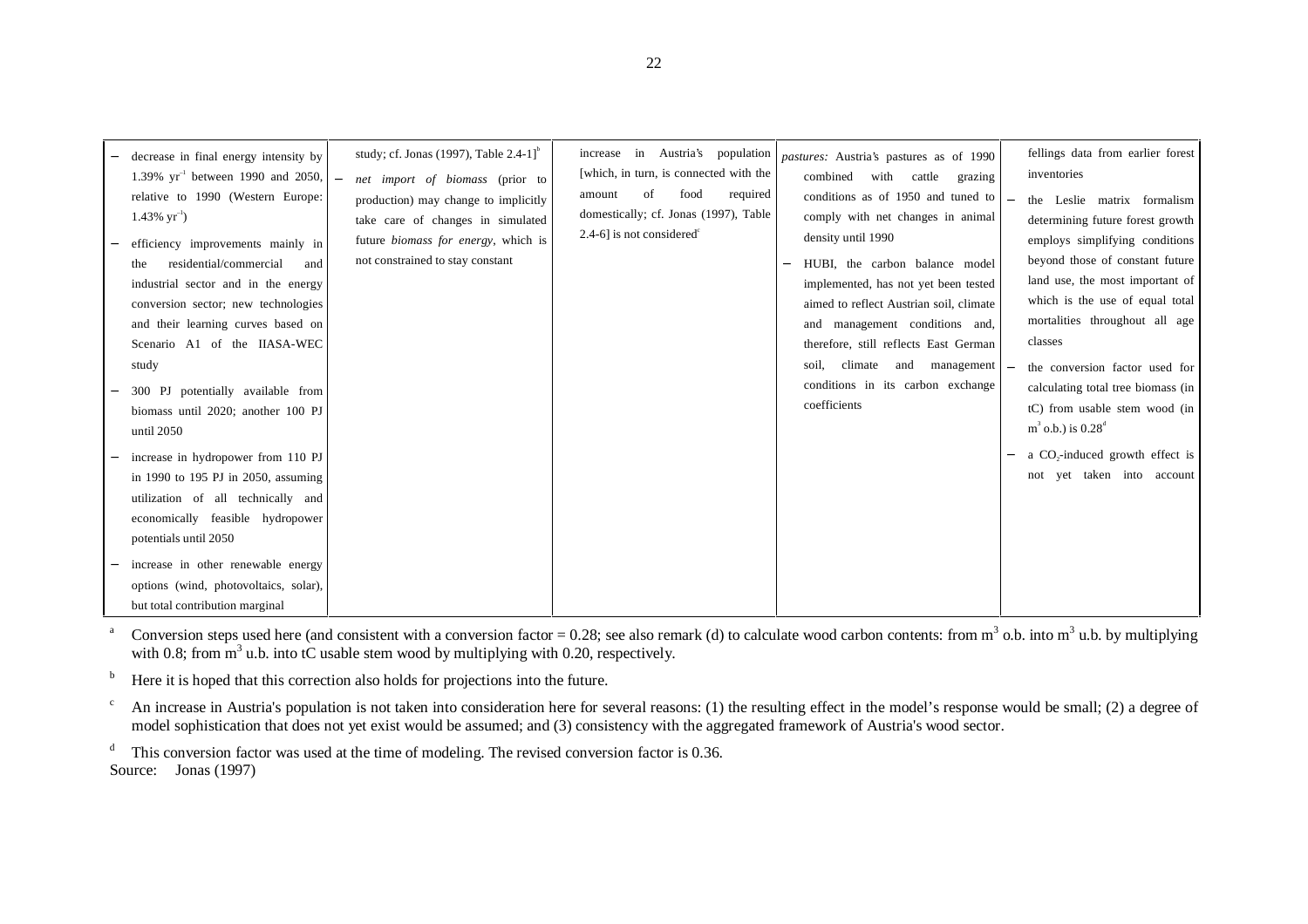**Table 4.** Comparison of the maximum change in Austria's net flow of carbon into the atmosphere between 1990–2050 (as shown by the ACBM for the Reference Scenario) with various uncertainties related to Austrian data on the basis of 1990. All values are given as absolute numbers.

| Items to be compared                                                                                                           | <b>Value</b>     | <b>Remarks</b>                                   |
|--------------------------------------------------------------------------------------------------------------------------------|------------------|--------------------------------------------------|
|                                                                                                                                | in $10^6$ tC     |                                                  |
| $\Delta \text{Cnet}_{\text{max}}$ <sup>2</sup>                                                                                 | $2.9^{b}$        | cf. Figures $4a \& 4b$                           |
| Uncertainty related to soil<br>carbon<br>losses<br>from<br>Austria's arable land <sup>°</sup>                                  | 0.5              | cf. Footnote 10                                  |
| Total uncertainty<br>in<br>Changes in Forest and                                                                               | $1.4^{f, g}$     | expressed as C in terms of<br>total tree biomass |
| Woody Biomass<br><i>Other</i><br>$Stocks^{\text{d}, e}$                                                                        |                  | cf. Jonas (1997; Appendix<br>II)                 |
| in<br>$\Delta GS$<br>Uncertainty<br>(annual growing<br>stock                                                                   | 1.5 <sup>g</sup> | expressed as C in terms of<br>total tree biomass |
| increment) $\delta$ , h                                                                                                        |                  | cf. Jonas (1997; Section<br>2.2.3)               |
| Uncertainty in domestic<br>fellings<br>and<br>yield                                                                            | $1.9^{g,j}$      | expressed as C in terms of<br>total tree biomass |
| statistics <sup>d, i</sup>                                                                                                     |                  | cf. Jonas (1997; Table 2.2-<br>6)                |
| Statistical uncertainty<br>related to Austria's use of                                                                         | $2.2^{s,j}$      | expressed as C in terms of<br>total tree biomass |
| fuel wood <sup>k</sup>                                                                                                         |                  | cf. Jonas (1997; Footnote<br>35)                 |
| Statistical uncertainty<br>related to Austria's total<br>biogenic decay flux (excl.<br>human-induced<br>carbon<br>$flows)^{1}$ | $3.3^{j}$        | cf. Jonas (1997; Table 2.4-<br>7)                |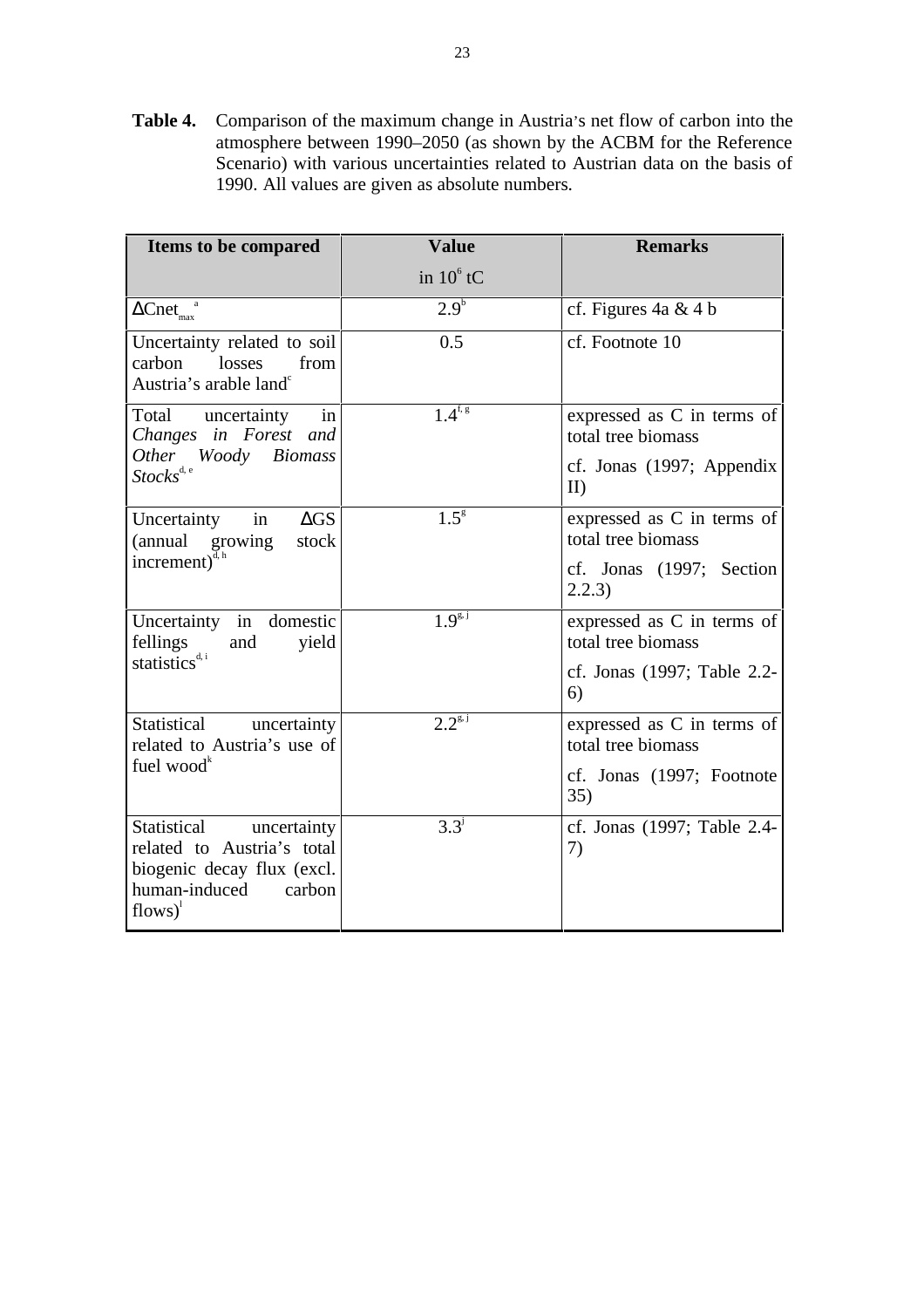- $\Delta$ Cnet<sub>max</sub> = max{|Cnet(1990) Cnet(t)|, t = 1990, 2000, . . . , 2050}, as shown by the ACBM for the Reference Scenario (see Figures 4a, b).
- In regard to the underlying conversion factor  $(0.28)$  used for calculating wood carbon contents and total tree biomass (in tC), see remark b to Table 2 and remark a to Table 3. Note that the revised conversion factor (which underlies the uncertainties reported in this table) is 0.36. However, one could expect that the choice of conversion factor has no significant influence on the change in the net flow of carbon into the atmosphere.
- <sup>c</sup> According to Dersch and Böhm (1997a, b), the decomposable carbon pool of Austria's arable land contained, on an average, 40.4 tC ha<sup>-1</sup> in 1990 and revealed a mean loss rate of  $-0.24$  tC ha<sup>-1</sup>, compared to the figure of about –1.5% that results when employing the default values recommended by the revised 1996 IPCC Guidelines (see Footnote 10), that is, about  $-0.61$  tC ha<sup>-1</sup>. Thus, we are by the revised 1990 IFCC Guidelines (see Footnote 10), and is, about  $\frac{1}{2}$  yr<sup>-1</sup> (in absolute terms), is greater confronted with the peculiar case that the uncertainty, 0.37 tC ha<sup>-1</sup> yr<sup>-1</sup> (in absolute terms), is g than the actual value based on measurements. Taking Austria's arable land as of 1990 into consideration (see Footnote 6), this uncertainty totals about  $502 * 10<sup>3</sup>$  tC.
- Referring to Austria's exploitable forest. With reference to remark i, however, it must be noted that the annual yield statistics produced by the Austrian Central Statistical Office (Bittermann and Gerhold, 1995) also encompass trees outside of Austria's exploitable forest and outside of Austria's coppice forest.
- <sup>e</sup> Only taking account of moderate statistical uncertainties in completing Worksheet 5-1 (*Land Use Change and Forestry: Changes in Forest and Other Woody Biomass Stocks*); that is, uncertainties related (1) to the area of Austria's exploitable forest  $(\pm 5\%)$ ; (2) to its annual growth rate  $(\pm 5\%)$ ; and (3) to the commercial harvest (±3%) as reported by the Austrian Central Statistical Office (Bittermann and Gerhold, 1995). The uncertainty related to (1) is somewhat greater than that officially reported, for example in Austria's forest inventory (FMAF, 1995), but can be justified by our experience in constructing a consistent LUC database. For reasons of consistency, we used the same uncertainty for the annual growth rate. The uncertainty related to (3) is based on expert knowledge (R. Wakolbinger, 1995, 1996; personal communications). We recognize that there are other important uncertainties (for example, those related to determining the amount of phytomass) which, however, cannot be quantified with confidence. Therefore, they are not considered here.
- <sup>f</sup> Interpolated value. Austria's six forest inventories between 1952 and 1990 have been interpolated based on a 5-year averaging technique; for details see Schidler (1998). Austria's latest forest inventory (1992–1996) has not yet been taken into account. Therefore, the value reported here is an interpolated value for the year 1990, based on the values of previous years.
- <sup>g</sup> Based on a conversion factor of 0.36 to calculate wood carbon contents and total tree biomass (in tC).
- <sup>h</sup> The difference between: (1) measured annual growth rate and (2) the mean annual difference in measured growing stocks, based on the forest inventories 1981/85 and/or 1986/90, is 4,029  $*$  10<sup>3</sup> m<sup>3</sup> o.b.  $yr^{-1}$ .
- The difference in Austria's fellings and yield statistics [according to FMAF (1995), Schieler et al. (1996), and Bittermann and Gerhold (1995)] is 4,212  $*$  10<sup>3</sup> m<sup>3</sup> u.b. yr<sup>-1</sup>. To convert (m<sup>3</sup> u.b.) into (m<sup>3</sup> o.b.), see remark k below].
- <sup>j</sup> Mean value over the period 1989–1991.
- With reference to Austria's use of fuel wood, the AIER (1996) statistics give a mean value of 88,090 TJ  $(= 65\%$  of Austria's mean use of *other energy*) for 1989–1991, or 2,634  $*$  10<sup>3</sup> tC [after multiplication by 29.9 tC  $(TJ)^{-1}$ , the emissions factor recommended by the IPCC (1995b, c) for wood]. The Austrian Central Statistical Office (Bittermann and Gerhold, 1995), on the other hand, gives a mean value of total fuel wood use of 5,354  $*$  10<sup>3</sup> m<sup>3</sup> u.b. for 1989–1991, which converts to 6,693  $*$  $10^3$  m<sup>3</sup> o.b. [applying a factor of  $0.8^{-1}$  for converting (m<sup>3</sup> u.b.) into (m<sup>3</sup> o.b.)] and finally to 1,378  $*$  10<sup>3</sup> tC as its wood carbon contents (in agreement with remark g). The difference,  $1,256 * 10^3$  tC, is converted into total tree biomass (in tC) by applying a weighted expansion factor (in agreement with remark g).
- <sup>l</sup> Based on first-order top-down calculations and on a conversion factor of 0.28 to calculate wood carbon contents, Jonas (1997) reports a total biogenic decay flux of  $3,031 * 10<sup>3</sup>$  tC for Austria in 1990, excluding human-induced carbon fluxes due to food uptake. This value changes to about  $3{,}631 * 10<sup>3</sup>$ tC if wood carbon contents are corrected in agreement with remark g. Subtracting Austria's total